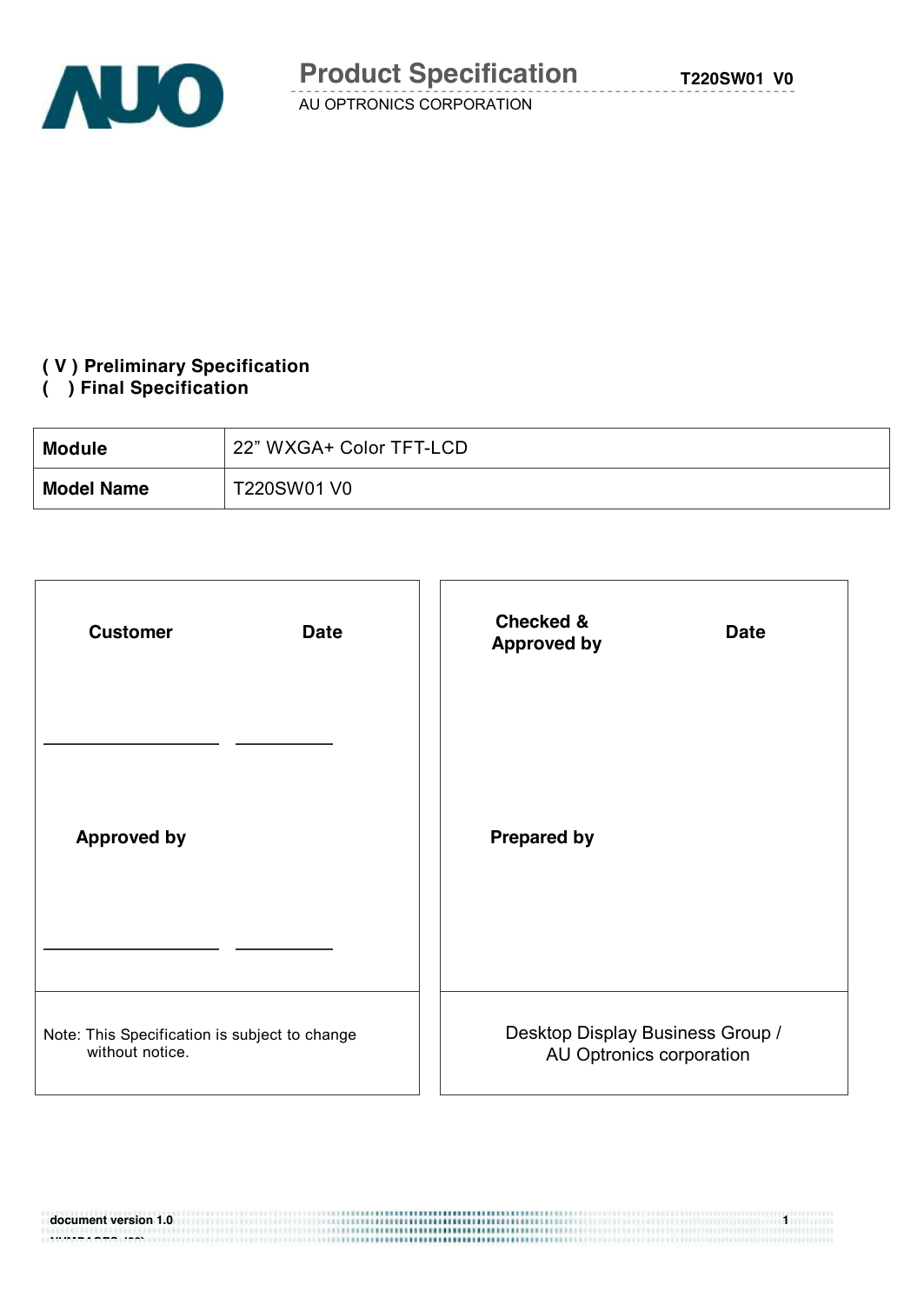

T220SW01 V0

# **Contents**

| 26 |
|----|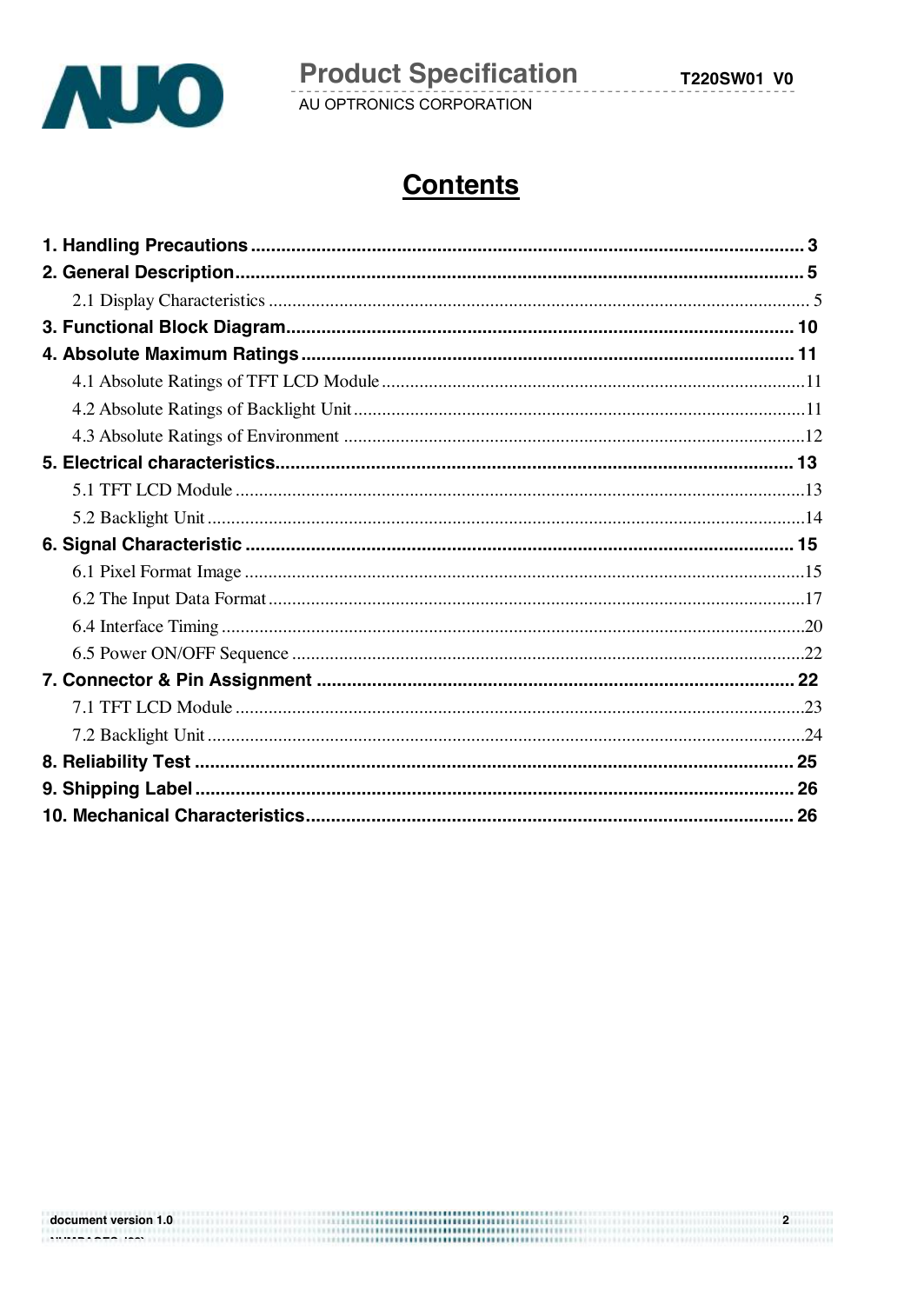

document version 1.0 additional additional contract construction in the theorem and the theorem and the theorem and the theorem **3** 

**NUMPAGES |29}**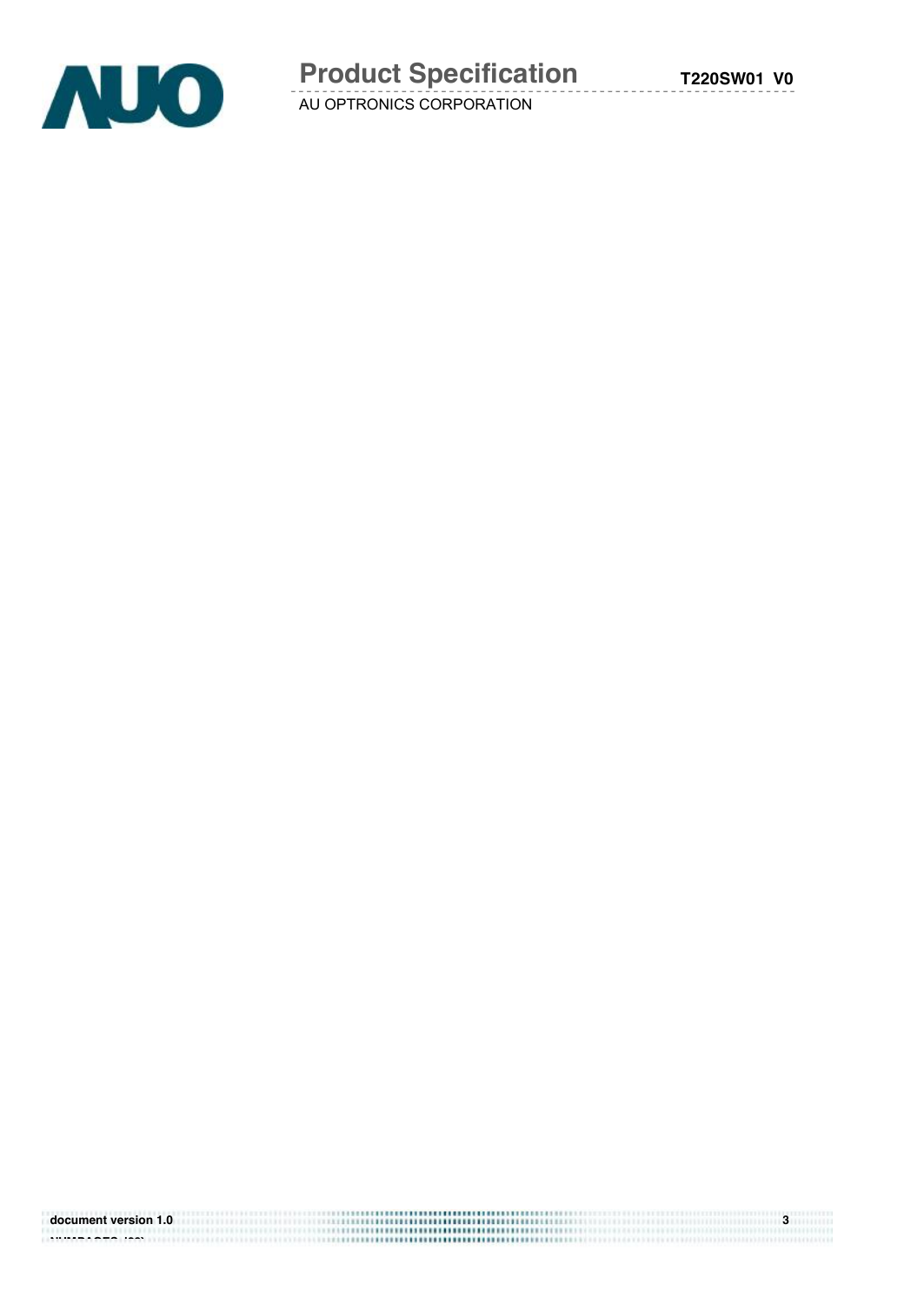

#### **1. Handling Precautions**

- 1) Since front polarizer is easily damaged, pay attention not to scratch it.
- 2) Be sure to turn off power supply when inserting or disconnecting from input connector.
- 3) Wipe off water drop immediately. Long contact with water may cause discoloration or spots.
- 4) When the panel surface is soiled, wipe it with absorbent cotton or other soft cloth.
- 5) Since the panel is made of glass, it may break or crack if dropped or bumped on hard surface.
- 6) Since CMOS LSI is used in this module, take care of static electricity and insure human earth when handling.
- 7) Do not open or modify the Module Assembly.
- 8) Do not press the reflector sheet at the back of the module to any directions.
- 9) In case if a Module has to be put back into the packing container slot after once it was taken out from the container, do not press the center of the CCFL reflector edge. Instead, press at the far ends of the CCFL Reflector edge softly. Otherwise the TFT Module may be damaged.
- 10) At the insertion or removal of the Signal Interface Connector, be sure not to rotate nor tilt the Interface Connector of the TFT Module.
- 11)After installation of the TFT Module into an enclosure, do not twist nor bend the TFT Module even momentary. At designing the enclosure, it should be taken into consideration that no bending/twisting forces are applied to the TFT Module from outside. Otherwise the TFT Module may be damaged.
- 12) Cold cathode fluorescent lamp in LCD contains a small amount of mercury. Please follow local ordinances or regulations for disposal.
- 13) Small amount of materials having no flammability grade is used in the LCD module. The LCD module should be supplied by power complied with requirements of Limited Power Source (IEC60950 or UL1950), or be applied exemption.
- 14) The LCD module is designed so that the CCFL in it is supplied by Limited Current Circuit (IEC60950 or UL1950). Do not connect the CCFL in Hazardous Voltage Circuit.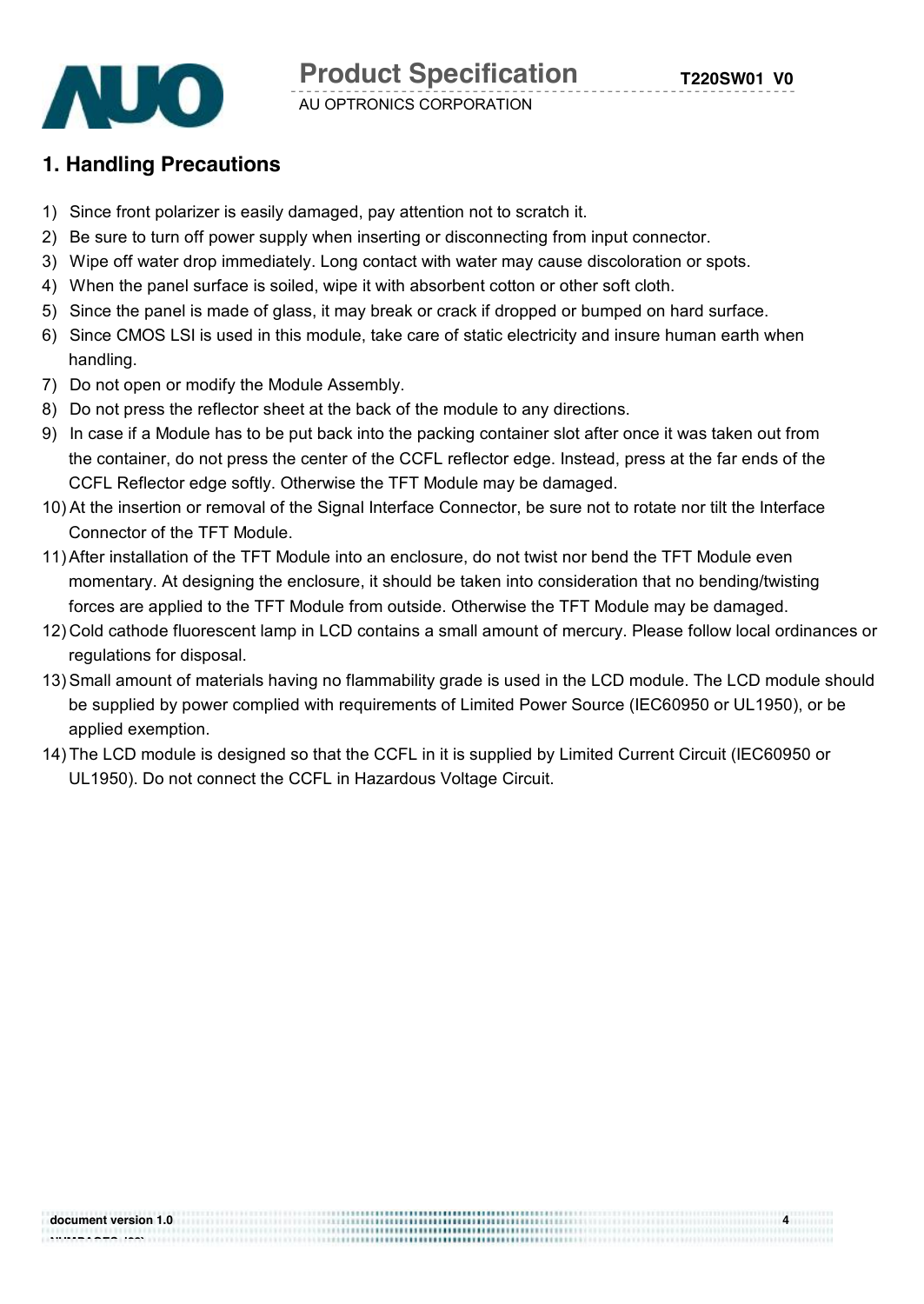

.

### **2. General Description**

This specification applies to the 22 inch-wide Color TFT-LCD Module T220EW01.

The display supports the WSXGA+ (1680(H) x 1050(V)) screen format and 16.7M colors. All input signals are 2 Channel LVDS interface compatible.

This module does not contain an inverter card for backlight.

### **2.1 Display Characteristics**

The following items are characteristics summary on the table under 25 ℃ condition:

| <b>Items</b>                                                | <b>Unit</b>                                | <b>Specifications</b>                                |       |
|-------------------------------------------------------------|--------------------------------------------|------------------------------------------------------|-------|
| <b>Active Area</b>                                          | [mm]                                       | 473.76 (H) x 296.1(V)                                |       |
| Pixels H x V                                                |                                            | 1680x3(RGB) x 1050                                   |       |
| <b>Pixel Pitch</b>                                          | [mm]                                       | 0.282x 0.282                                         |       |
| <b>Pixel Arrangement</b>                                    |                                            | R.G.B. Vertical Stripe                               |       |
| Display Mode                                                |                                            | TN Mode, Normally White                              |       |
| <b>White Luminance</b>                                      | $\lceil cd/m^2 \rceil$                     | 300 cd/m2 @ 7.0mA (Typ)                              |       |
| <b>Contrast Ratio</b>                                       |                                            | 1000:1 (Typ)                                         |       |
| <b>Optical ResponseTime</b>                                 | [msec]                                     | 5 (Typ, on/off)                                      |       |
| Nominal Input Voltage VDD                                   | [Volt]                                     | $+5.0V$                                              |       |
| <b>Power Consumption</b><br>(VDD line + CCFL line)          | [Watt]                                     | 28.5W (Typ)<br>(Without Invertor, All black pattern) |       |
| Weight                                                      | [Grams]                                    | 2385                                                 | Note1 |
| Physical Size (H x V x D)                                   | [mm]                                       | 493.7(W) x 320.1(H) x 16.5(D) (Typ)                  |       |
| <b>Electrical Interface</b>                                 |                                            | <b>Dual Channel LVDS</b>                             |       |
| <b>Support Colors</b>                                       |                                            | 16.7M colors (6-bits + HiFRC)                        |       |
| <b>Temperature Range</b><br>Operating<br>Storage (Shipping) | $\lceil{^{\circ}C}\rceil$<br>$[^{\circ}C]$ | 0 to $+50$<br>$-20$ to $+60$                         |       |
| <b>Surface Treatment</b>                                    |                                            | Hard-coating (3H), Non-glare type                    |       |
| RoHS Compliance                                             |                                            | RoHS Compliance                                      |       |

**Note1:** 2500 gm (Max)

**document version 1.0** 5 **5**<br> **EXECUTE:**  $\frac{5}{2}$ **NUMPAGES |29}**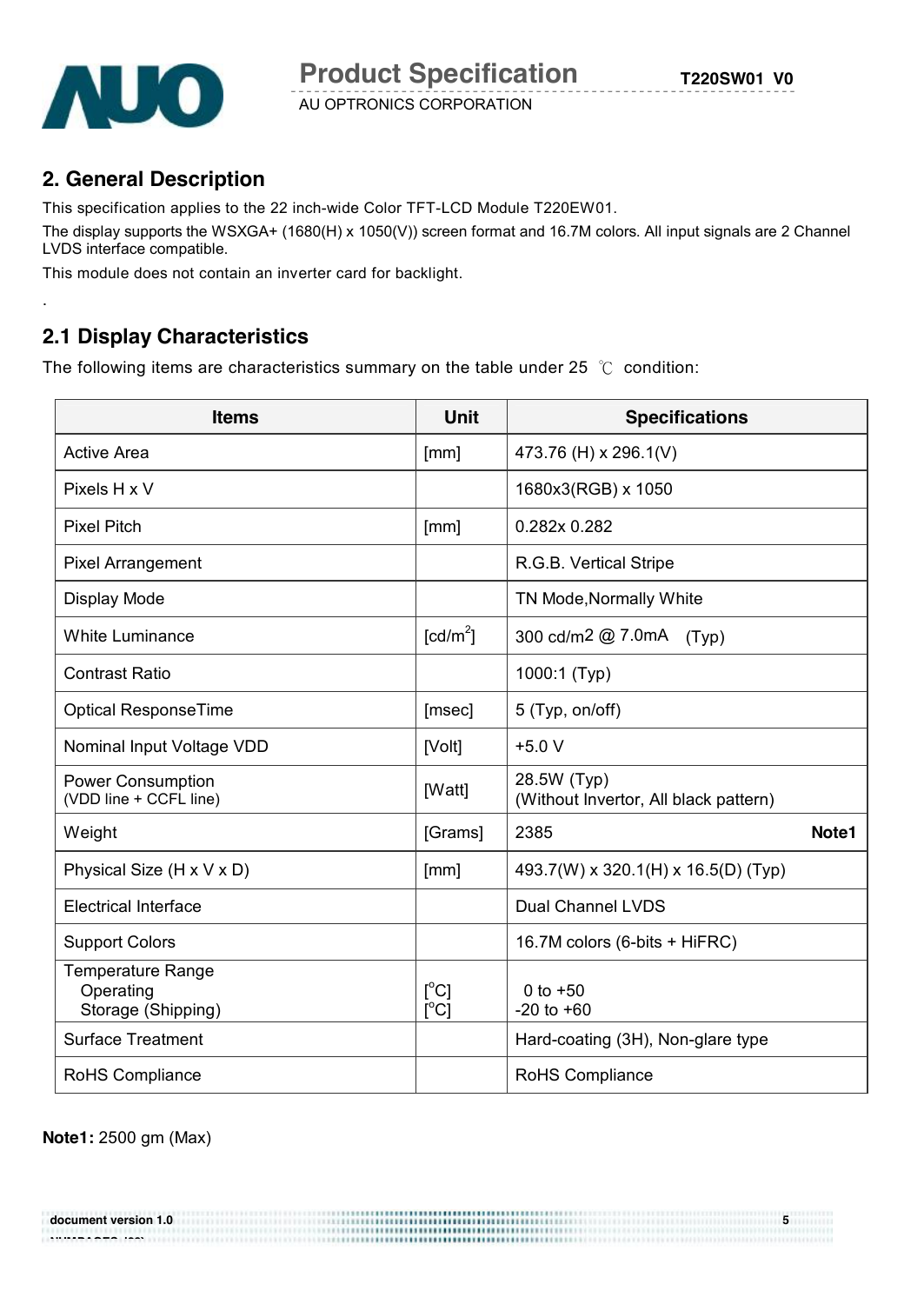

### **2.2 Optical Characteristics**

The optical characteristics are measured under stable conditions at 25℃ (Room Temperature):

| Item                                          | Unit                 | <b>Conditions</b>                          | Min.                         | Typ.                     | Max.                     | <b>Note</b>    |
|-----------------------------------------------|----------------------|--------------------------------------------|------------------------------|--------------------------|--------------------------|----------------|
|                                               |                      | Horizontal<br>(Right)+ (Left)<br>$CR = 10$ | 160                          | 170                      | $\overline{\phantom{a}}$ |                |
| <b>Viewing Angle</b>                          | [degree]             | Vertical<br>$(Up) + (Down)$<br>$CR = 10$   | 150                          | 160                      |                          | 1              |
| <b>Luminance Uniformity</b>                   | [%]                  | 9 Points                                   | 75                           | 80                       | $\overline{\phantom{a}}$ | 2, 3           |
|                                               |                      | Rising                                     | $\overline{\phantom{a}}$     | 3.6                      | 5.7                      |                |
| <b>Optical Response Time</b>                  | [msec]               | Falling                                    | $\qquad \qquad \blacksquare$ | 1.4                      | 2.3                      | 4, 6           |
|                                               |                      | Rising + Falling                           | $\qquad \qquad \blacksquare$ | 5                        | 8                        |                |
|                                               |                      | Red x                                      | 0.616                        | 0.646                    | 0.676                    |                |
|                                               |                      | Red y                                      | 0.309                        | 0.339                    | 0.369                    |                |
|                                               |                      | Green x                                    | 0.260                        | 0.290                    | 0.320                    |                |
| Color / Chromaticity<br>Coordinates           |                      | Green y                                    | 0.573                        | 0.603                    | 0.633                    | $\overline{4}$ |
| (CIE 1931)                                    |                      | Blue x                                     | 0.115                        | 0.145                    | 0.175                    |                |
|                                               |                      | Blue y                                     | 0.040                        | 0.070                    | 0.100                    |                |
|                                               |                      | White x                                    | 0.283                        | 0.313                    | 0.343                    |                |
|                                               |                      | White y                                    | 0.299                        | 0.329                    | 0.359                    |                |
| <b>White Luminance</b><br>$(At CCFL = 7.0mA)$ | [cd/m <sup>2</sup> ] |                                            | 250                          | 300                      | $\equiv$                 | $\overline{4}$ |
| <b>Contrast Ratio</b>                         |                      | <b>Normal Direction</b>                    | 800                          | 1000                     | $\overline{\phantom{a}}$ | $\overline{4}$ |
| Cross Talk (At 75Hz)                          | [%]                  |                                            |                              | $\overline{\phantom{a}}$ | 1.5                      | 5              |
| Flicker                                       | [dB]                 |                                            |                              |                          | $-20$                    | $\overline{7}$ |

Optical Equipment: BM-5A, BM-7, PR880, or equivalent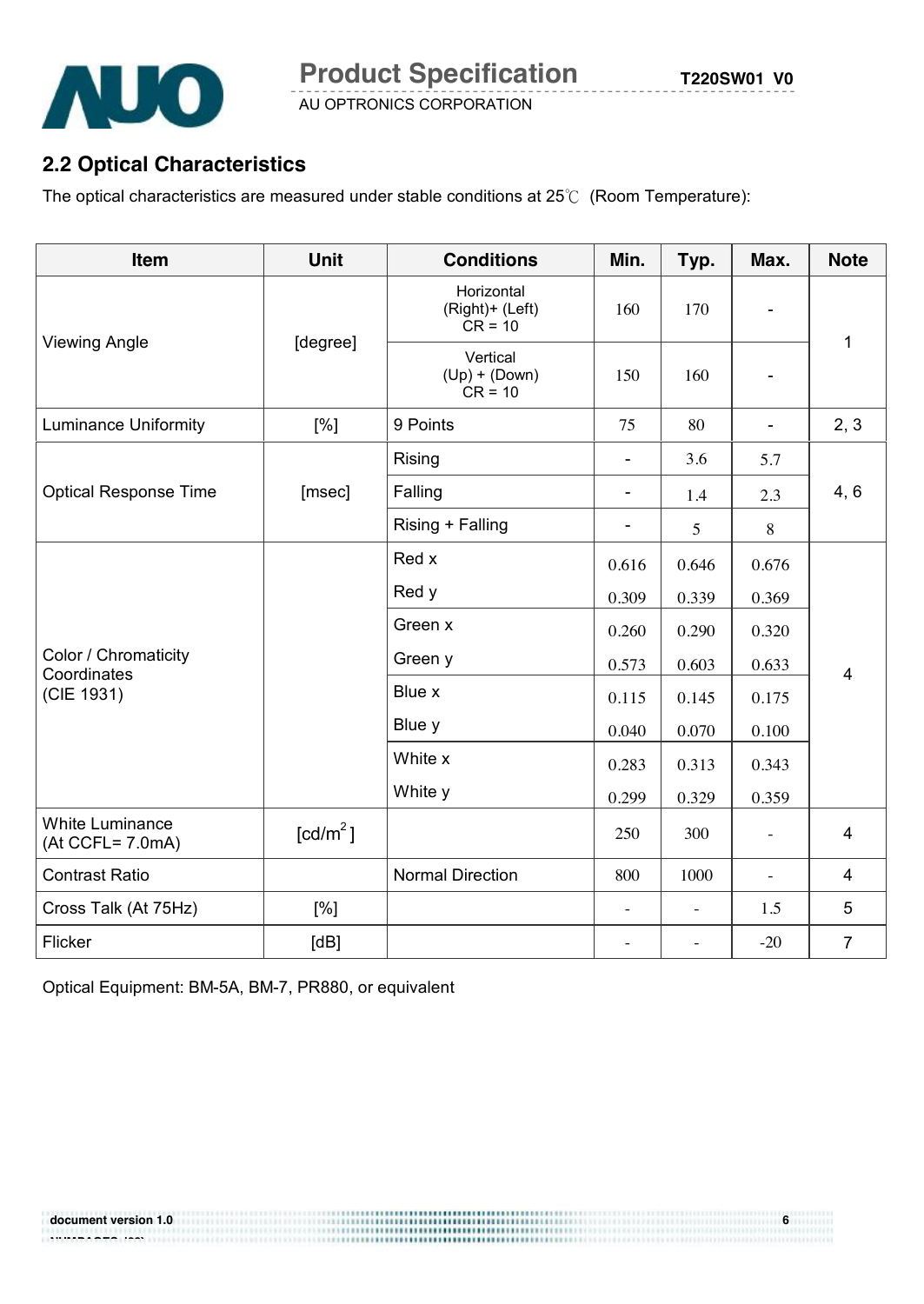

# **Product Specification**

AU OPTRONICS CORPORATION

**Note 1:** Definition of viewing angle*:* measured by **ELDIM (EZContrast 88)**

Viewing angle is the measurement of contrast ratio  $\geq$  10, at the screen center, over a 180° horizontal and 180° vertical range (off-normal viewing angles). The 180° viewing angle range is broken down as follows; 90° ( $\theta$ ) horizontal left and right and 90° (Φ) vertical, high (up) and low (down). The measurement direction is typically perpendicular to the display surface with the screen rotated about its center to develop the desired measurement viewing angle.



#### **Note 2:** 9 points position



**Note 3:** The luminance uniformity of 9 points is defined by dividing the maximum luminance values by the minimum test point luminance



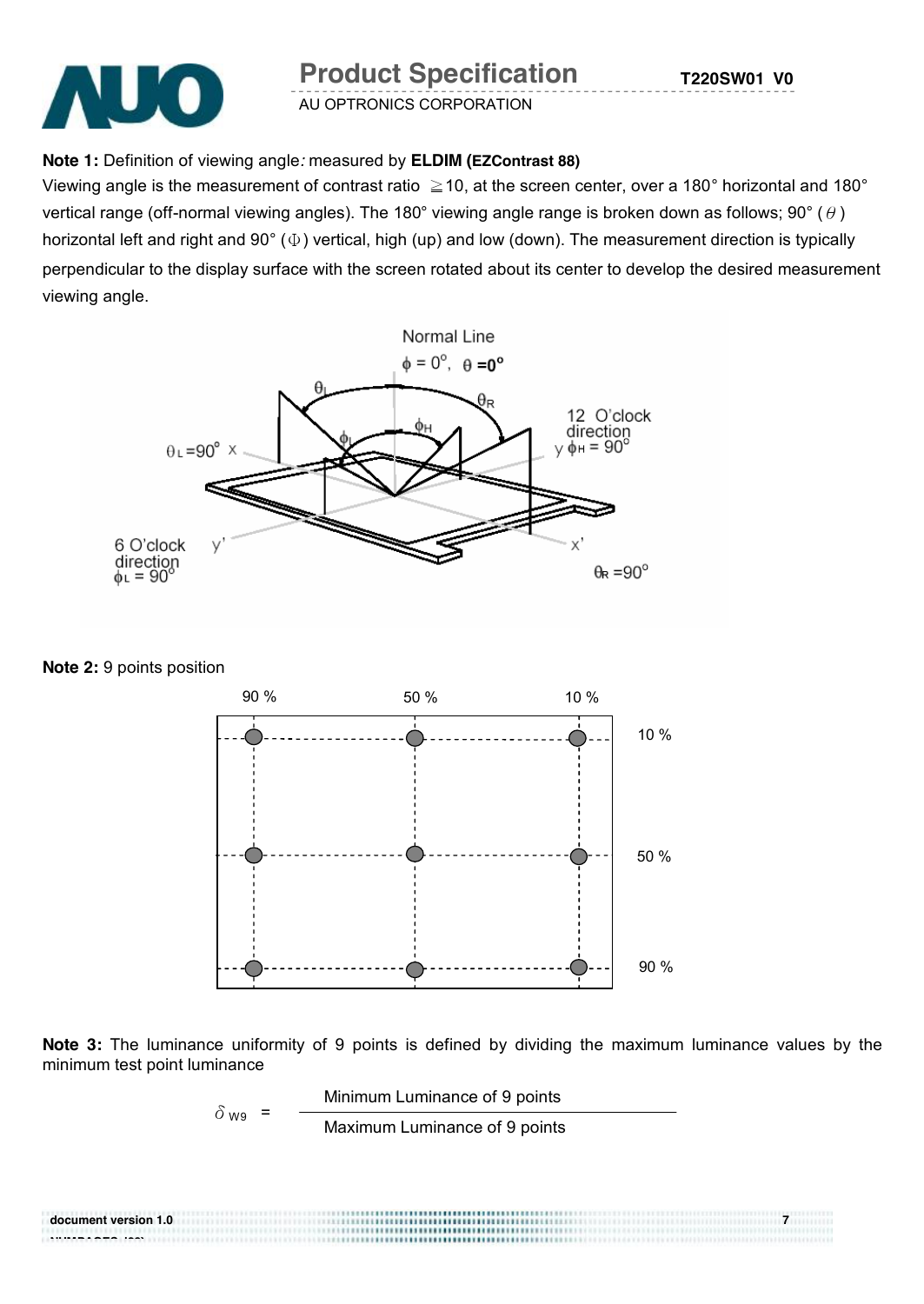

#### **Note 4:** Measurement method

The LCD module should be stabilized at given temperature for 30 minutes to avoid abrupt temperature change during measuring. In order to stabilize the luminance, the measurement should be executed after lighting Backlight for 30 minutes in a stable, windless and dark room.



Center of the screen

**Note 5:** Definition of Cross Talk (CT)  $CT = | YB - YA | / YA \times 100 \, (%)$ 

#### Where

- YA = Luminance of measured location without gray level 0 pattern (cd/m2)
- YB = Luminance of measured location with gray level 0 pattern (cd/m2)



#### **Note 6:** Definition of response time:

**document version 1.0**  $\frac{1}{2}$  **8** .......................... **NUMPAGES |29}**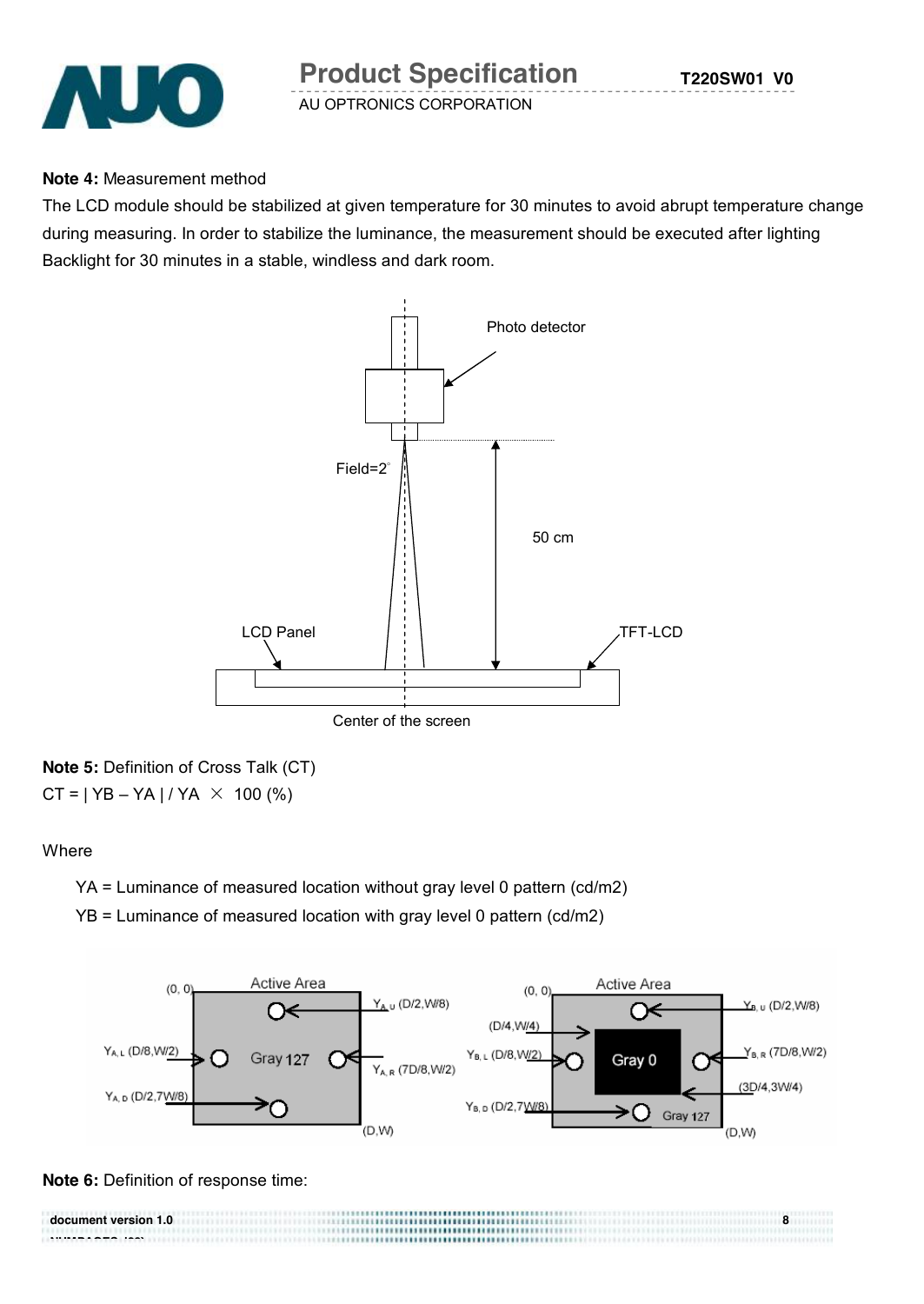

The output signals of photo detector are measured when the input signals are changed from "Full Black" to "Full White" (rising time), and from "Full White" to "Full Black" (falling time), respectively. The response time is interval between the 10% and 90% of amplitudes. Please refer to the figure as below.



**Note 7:** Subchecker Pattern

**NUMPAGES |29}**



Method: Record dBV & DC value with (WESTAR)TRD-100



**document version 1.0 9** 

.......**................**.....

DC Level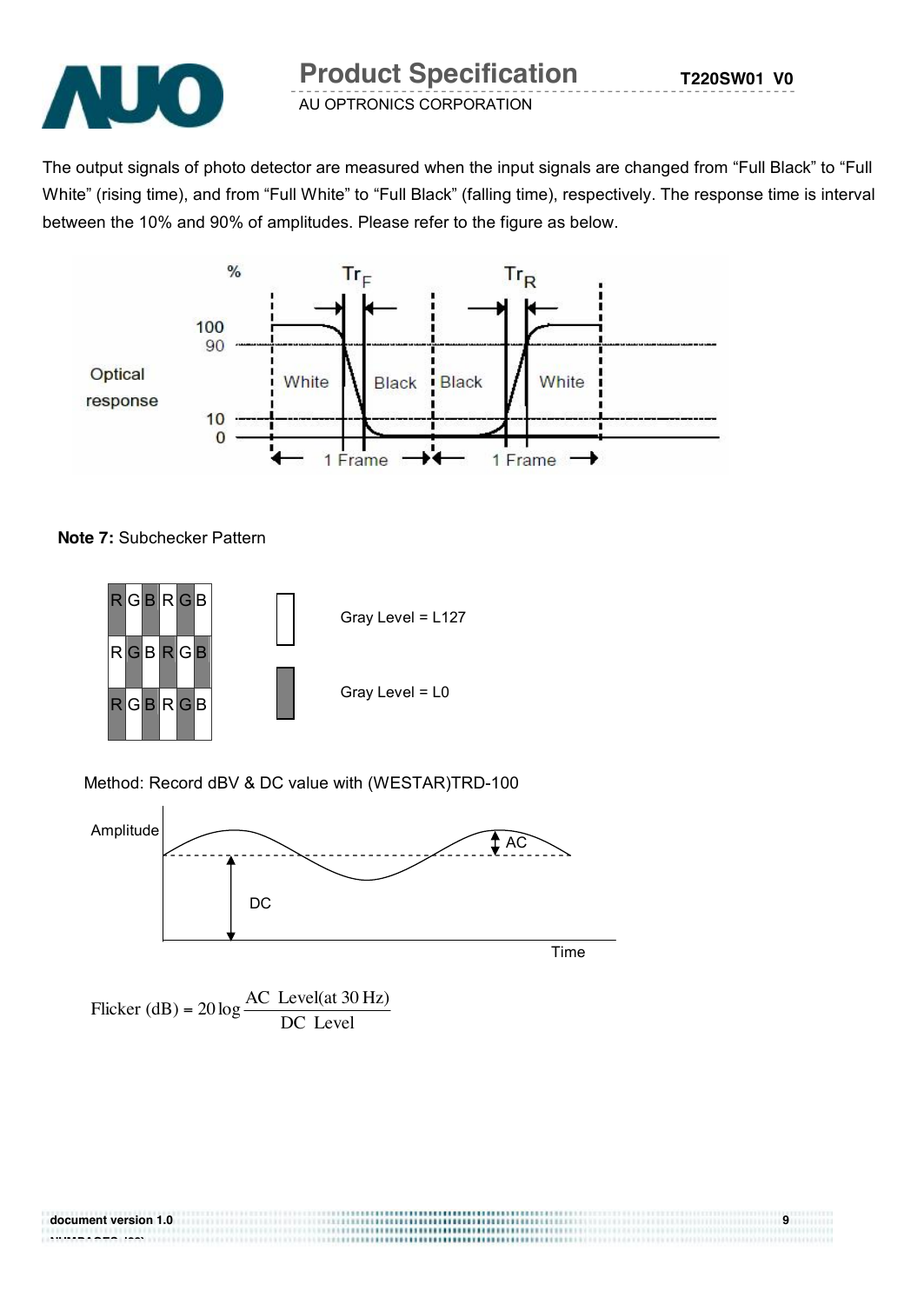



## **3. Functional Block Diagram**

The following diagram shows the functional block of the 22 inches wide Color TFT-LCD Module:



**MDF76URW-30S-1H FI-XB30SSRL-HF16 or compatible Mating Type: FI-X30S-H** 

**YEON HO 35001HS-02L or compatible Mating Type: 35001WR-02L or SM02B-BHSS-1-TB**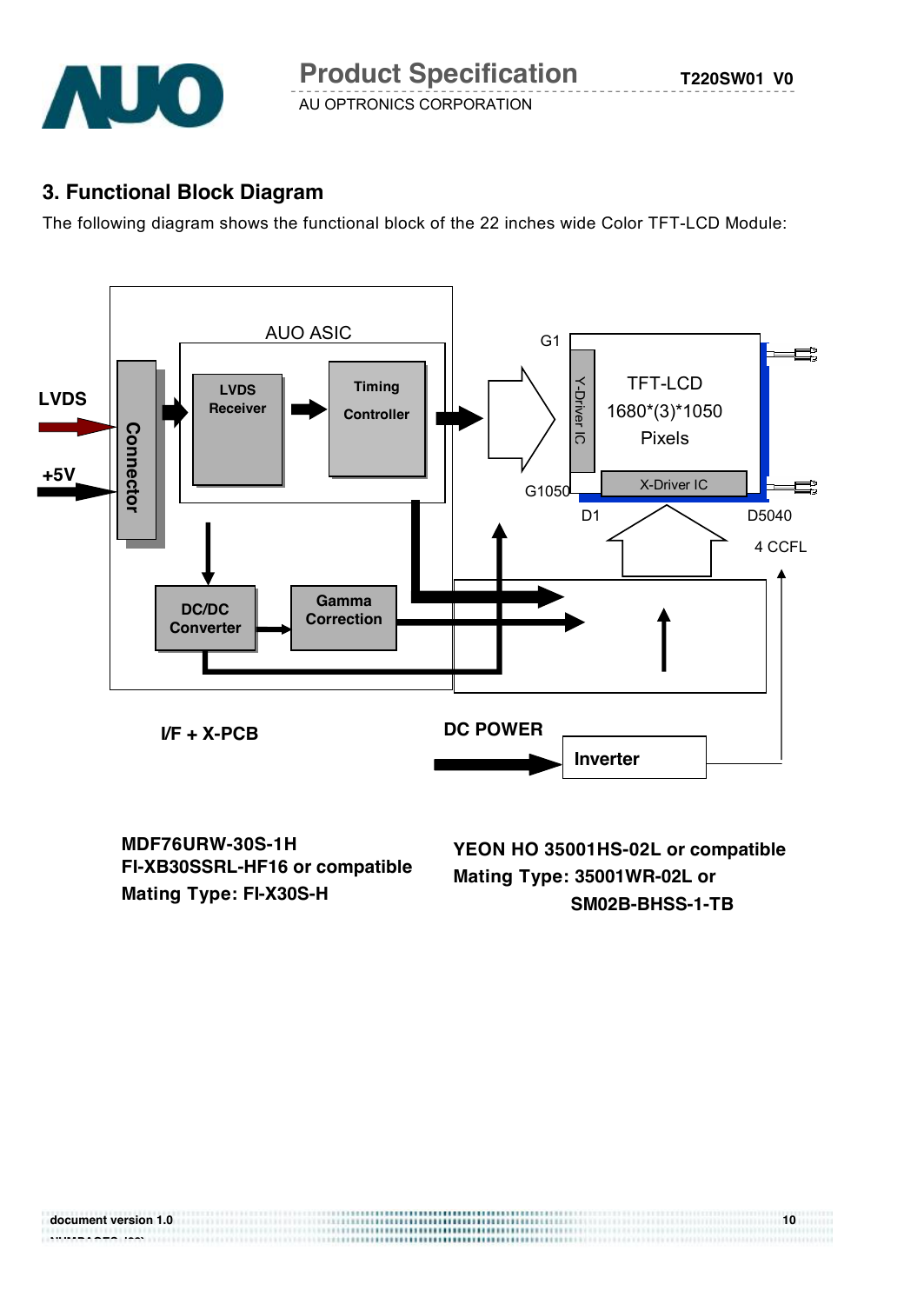

### **4. Absolute Maximum Ratings**

Absolutely maximum rating of the module is as following:

# **4.1 Absolute Ratings of TFT LCD Module**

| <b>Item</b>             | <b>Symbol</b> | Min. | Max.   | Unit   | <b>Conditions</b> |
|-------------------------|---------------|------|--------|--------|-------------------|
| Logic/LCD Drive Voltage | VDD           | -0.3 | $+5.5$ | [Volt] | Note 1, 2         |

## **4.2 Absolute Ratings of Backlight Unit**

| <b>Item</b>         | Symbol      | Min. | Max. | Unit     | <b>Conditions</b> |
|---------------------|-------------|------|------|----------|-------------------|
| <b>CCFL Current</b> | <b>ICFL</b> | -    |      | [mA] rms | Note $1, 2$       |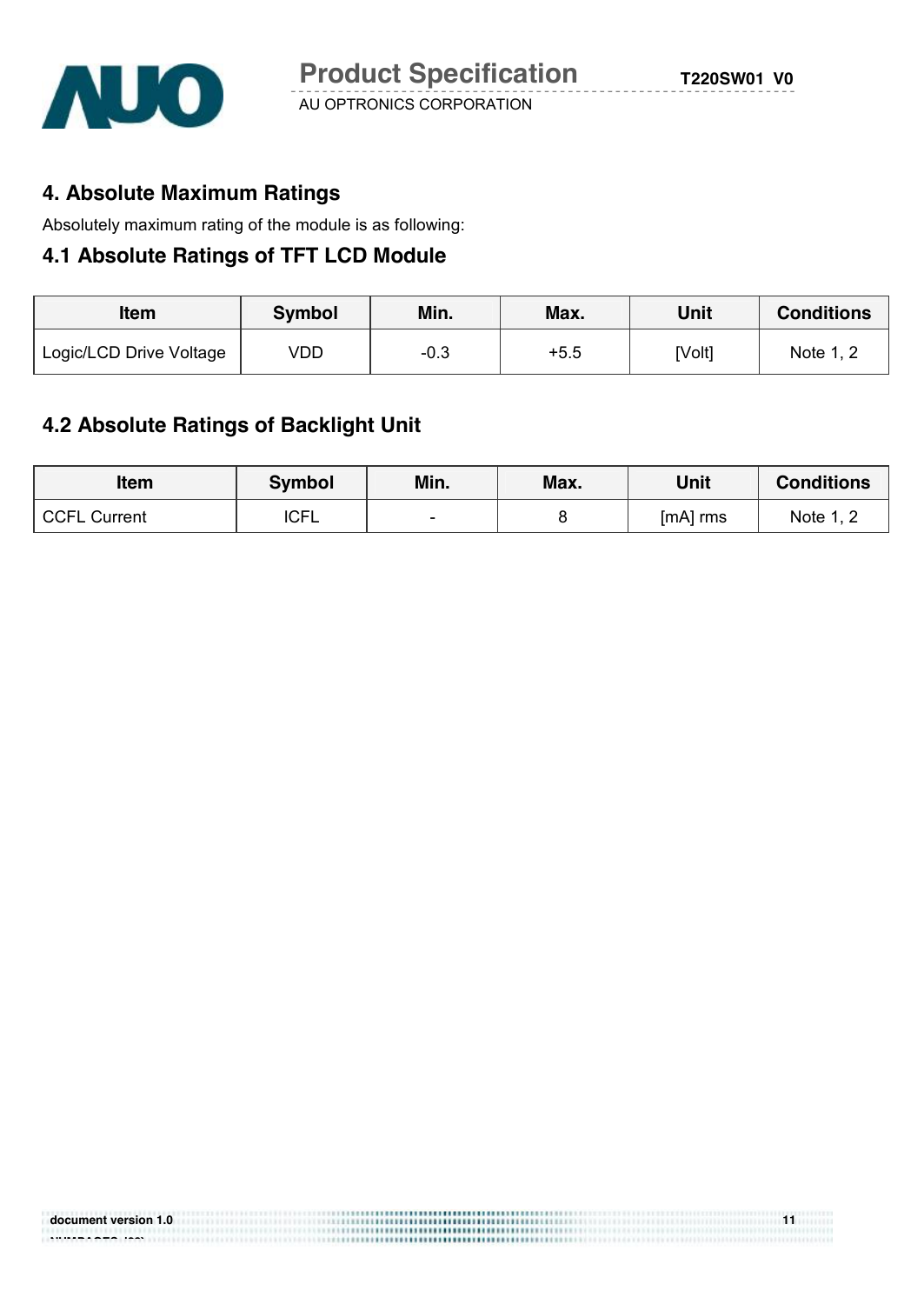

## **4.3 Absolute Ratings of Environment**

| <b>Item</b>                  | <b>Symbol</b> | Min.  | Max.  | Unit                                    | <b>Conditions</b> |
|------------------------------|---------------|-------|-------|-----------------------------------------|-------------------|
| <b>Operating Temperature</b> | TOP           |       | $+50$ | $[^{\circ}C]$                           |                   |
| <b>Operation Humidity</b>    | <b>HOP</b>    | 5     | 90    | [%RH]                                   | Note 3            |
| Storage Temperature          | TST           | $-20$ | $+60$ | $\mathsf{I}^\circ\mathsf{C} \mathsf{I}$ |                   |
| <b>Storage Humidity</b>      | <b>HST</b>    |       | 90    | [%RH]                                   |                   |

Note 1: With in Ta= 25℃

Note 2: Permanent damage to the device may occur if exceed maximum values

Note 3: For quality performance, please refer to AUO IIS (Incoming Inspection Standard).

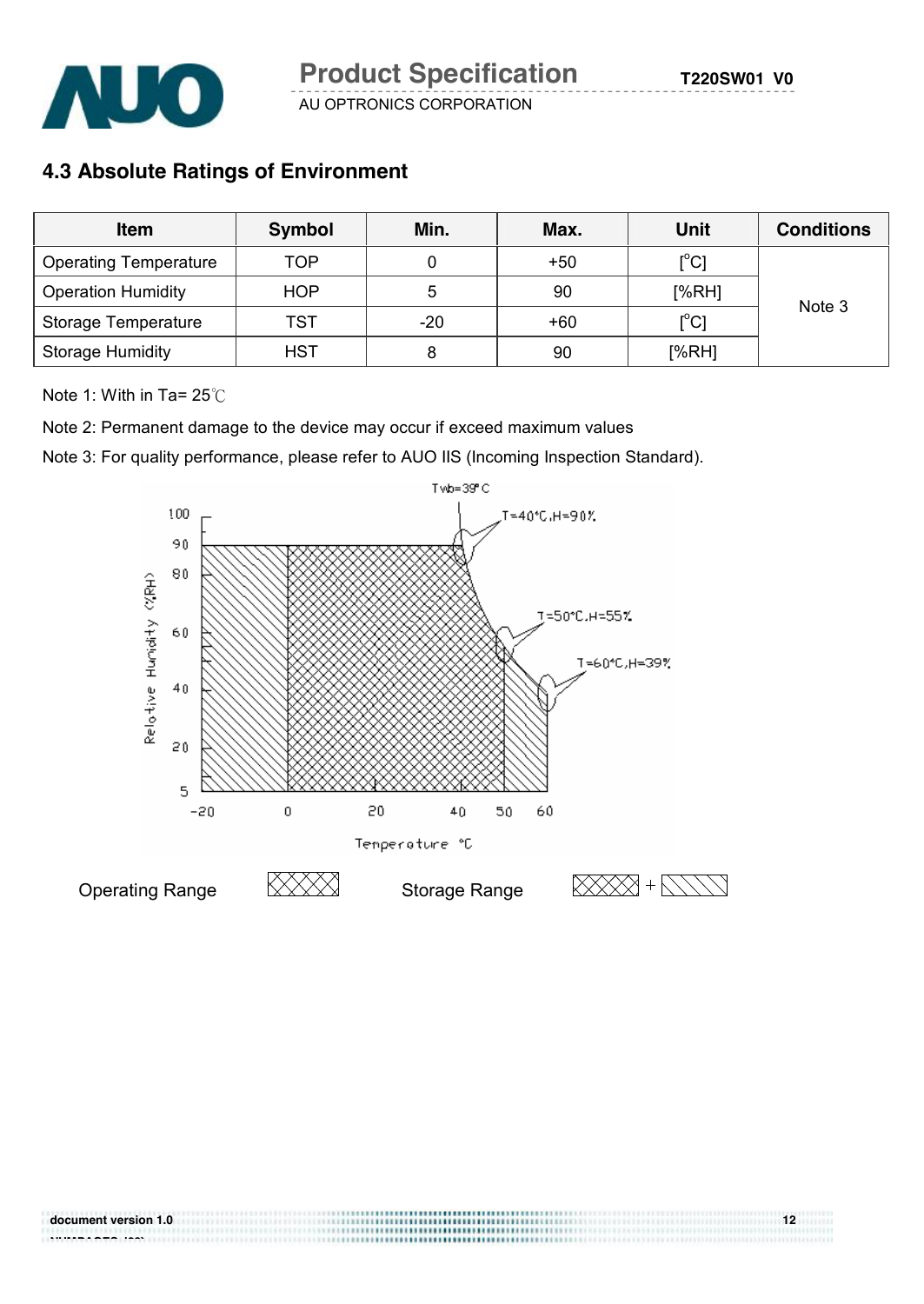

### **5. Electrical characteristics**

### **5.1 TFT LCD Module**

#### **5.1.1 Power Specification**

Input power specifications are as follows:

| <b>Symble</b> | <b>Parameter</b>                            | Min.                     | Typ. | Max. | <b>Unit</b>   | <b>Condition</b>                                |
|---------------|---------------------------------------------|--------------------------|------|------|---------------|-------------------------------------------------|
| <b>VDD</b>    | Logic/LCD Drive<br>Voltage                  | 4.5                      | 5.0  | 5.5  | [Volt]        | ±10%                                            |
| <b>IDD</b>    | Input Current                               | $\overline{\phantom{a}}$ | 1000 | 1400 | [mA]          | VDD= 5.0V, All Black Pattern<br>At 60Hz         |
| <b>PDD</b>    | <b>VDD Power</b>                            | $\overline{\phantom{a}}$ | 5    |      | [Watt]        | VDD= 5.0V, All Black Pattern<br>At 60Hz, Note 1 |
| <b>IRush</b>  | Inrush Current                              | $\overline{\phantom{0}}$ |      | 2.5  | [A]           | Note 2                                          |
| <b>VDDrp</b>  | Allowable logic/LCD<br>Drive Ripple Voltage |                          |      | 200  | [mV]<br>$p-p$ | VDD=5.0, All black pattern at<br>75Hz           |

Note 1: The variance of VDD power consumption is ±10%.

#### Note 2: Measurement conditions:

**NUMPAGES |29}**



**document version 1.0 13**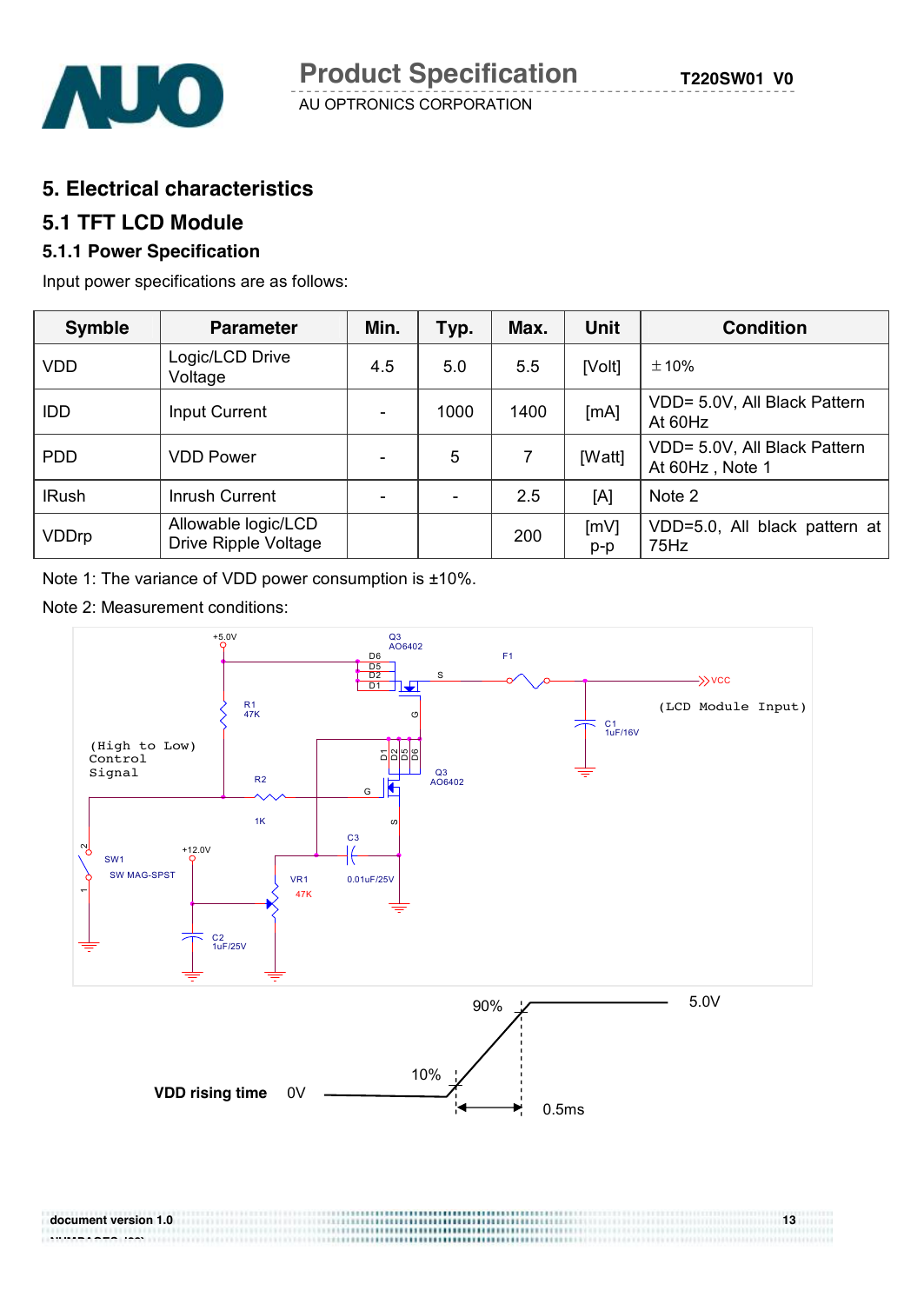

#### **5.1.2 Signal Electrical Characteristics**

Input signals shall be low or Hi-Z state when Vin is off It is recommended to refer the specifications of SN75LVDS82DGG (Texas Instruments) in detail.

Each signal characteristics are as follows;

| Symbol      | <b>Parameter</b>                                    | Min    | <b>Typ</b> | Max  | <b>Units</b> | <b>Condition</b>             |
|-------------|-----------------------------------------------------|--------|------------|------|--------------|------------------------------|
| <b>VTH</b>  | Differential Input<br><b>High Threshold</b>         |        |            | 100  | [mV]         | $VICM = 1.2V$<br><b>Note</b> |
| <b>VTL</b>  | Differential Input<br>Low Threshold                 | $-100$ |            |      | [mV]         | $VICM = 1.2V$<br><b>Note</b> |
| <b>VID</b>  | Input Differential<br>Voltage                       | 100    | 400        | 600  | [mV]         | <b>Note</b>                  |
| <b>VICM</b> | Differential Input<br><b>Common Mode</b><br>Voltage | 0.3    |            | 1.25 | [V]          | $VDD = 3.3V \pm 0.05\%$      |

#### *Note:* LVDS Signal Waveform



### **5.2 Backlight Unit**

Parameter guideline for CCFL Inverter is under stable conditions at 25℃ (Room Temperature):

| document version 1.0 | ,,,,,,,,,,,,,,,,,,,,,,,,,,,,,,,,,,,, | 14 |
|----------------------|--------------------------------------|----|
| --------------       |                                      |    |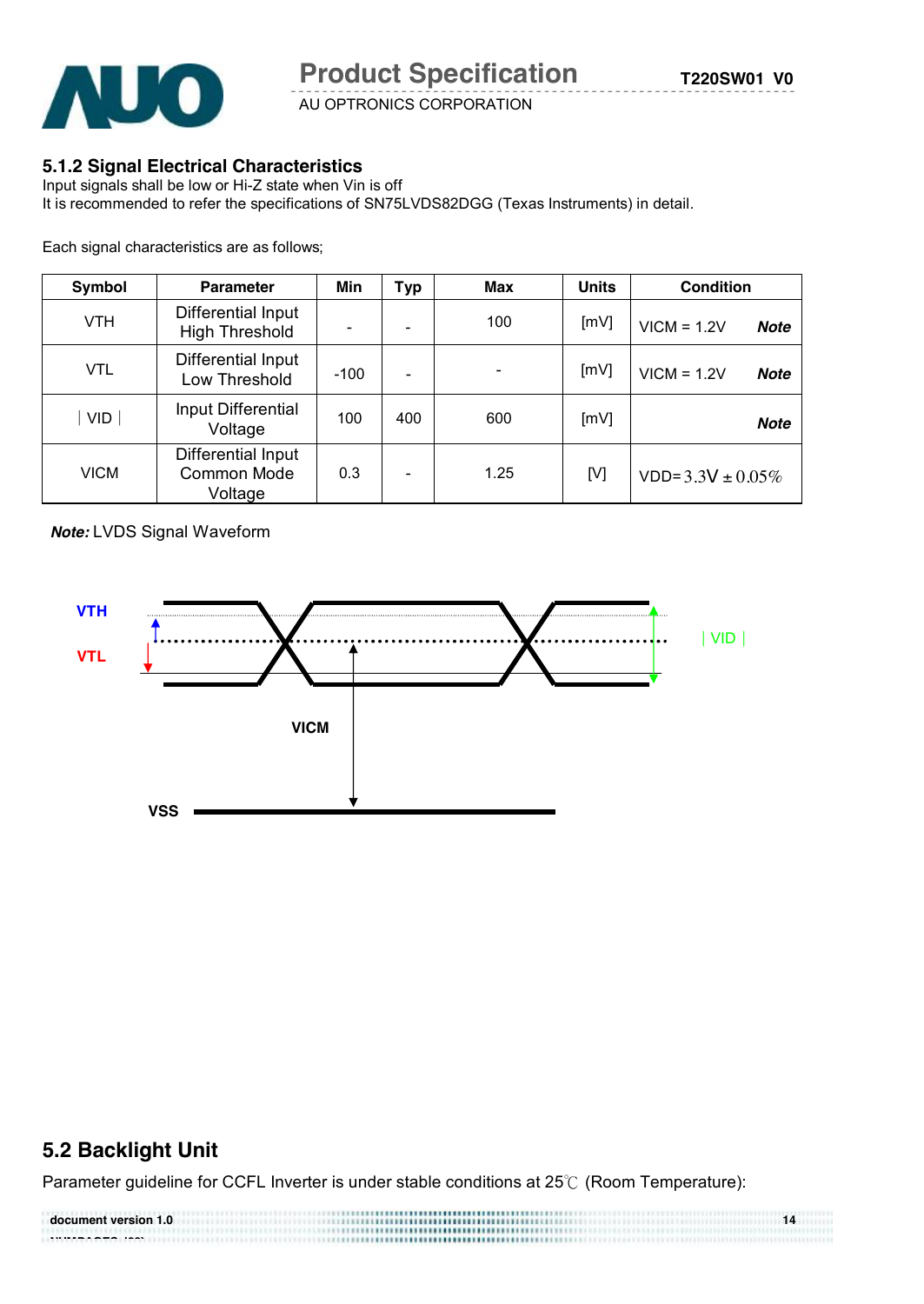

| <b>Parameter</b>                                                                    | Min.   | Typ.              | Max. | <b>Unit</b> | <b>Condition</b> |
|-------------------------------------------------------------------------------------|--------|-------------------|------|-------------|------------------|
| <b>CCFL Standard Current (ISCFL)</b>                                                | 6.5    | 7.0               | 7.5  | $[mA]$ rms  | Note 2           |
| <b>CCFL Operation Current(IRCFL)</b>                                                | 3.5    | 7.0               | 8.0  | $[mA]$ rms  | Note 2           |
| <b>CCFL Frequency(FCFL)</b>                                                         | 40     | 50                | 60   | [KHz]       | Note $3,4$       |
| CCFL Ignition Voltage(ViCFL, Ta= $0^{\circ}$ C)<br>(End of the lamp wire connector) | 1730   |                   |      | [Volt] rms  | Note 5           |
| CCFL Ignition Voltage(ViCF, Ta= $25^{\circ}$ C)<br>(End of the lamp wire connector) | 1330   |                   |      | [Volt] rms  |                  |
| <b>CCFL Operation Voltage (VCFL)</b>                                                |        | 800<br>(Q, 7.0mA) |      | [Volt] rms  | Note 6           |
| <b>CCFL Power Consumption(PCFL)</b>                                                 |        | 22.4              | 24.5 | [Watt]      | Note 6           |
| CCFL Life Time(LTCFL)                                                               | 40,000 | 50,000            |      | [Hour]      | Note 7           |

Note 1: Typ. are AUO recommended design points.

- \*1 All of characteristics listed are measured under the condition using the AUO test inverter.
- \*2 In case of using an inverter other than listed, it is recommended to check the inverter carefully. Sometimes, interfering noise stripes appear on the screen, and substandard luminance or flicker at low power may happen.
- \*3 In designing an inverter, it is suggested to check safety circuit very carefully. Impedance of CCFL, for instance, becomes more than 1 [M ohm] when CCFL is damaged.
- \*4 Generally, CCFL has some amount of delay time after applying kick-off voltage. It is recommended to keep on applying kick-off voltage for 1 [Sec] until discharge.
- \*5 Reducing CCFL current increases CCFL discharge voltage and generally increases CCFL discharge frequency. So all the parameters of an inverter should be carefully designed so as not to produce too much leakage current from high-voltage output of the inverter.
- Note 2: It should be employed the inverter which has "Duty Dimming", if IRCFL is less than 4mA.
- Note 3: CCFL discharge frequency should be carefully determined to avoid interference between inverter and TFT LCD.
- Note 4: The frequency range will not affect to lamp life and reliability characteristics.
- Note 5: CCFL inverter should be able to give out a power that has a generating capacity of over 1,500 voltage. Lamp units need 1,500 voltage minimum for ignition.
- Note 6: The variance of CCFL power consumption is  $\pm 10\%$ . Calculator value for reference (ISCFL  $\times$  VCFL  $\times$  4 = PCFL)
- Note 7: Definition of CCFL life Time (LTCFL): brightness becomes 50%. (The typical life time of CCFL is on the condition at 7.0 mA lamp current).

### **6. Signal Characteristic**

### **6.1 Pixel Format Image**

Following figure shows the relationship of the input signals and LCD pixel format.

**document version 1.0** 15 **NUMPAGES |29}**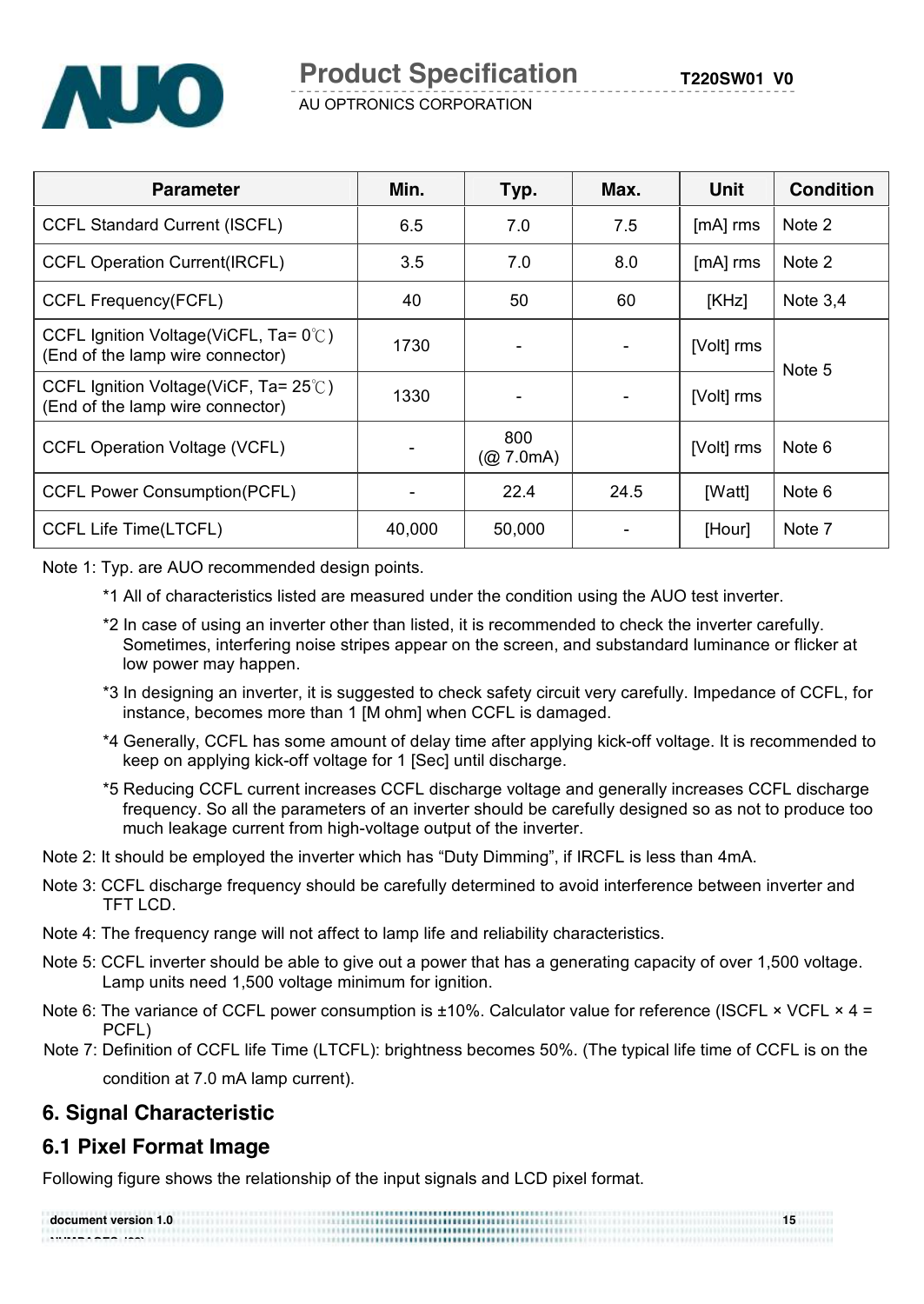

|           |   |     |   | $\overline{2}$ |            |  |  |  |  |  |   |  |       | 1679 1680  |  |
|-----------|---|-----|---|----------------|------------|--|--|--|--|--|---|--|-------|------------|--|
| 1st Line  | R | G B | R | $G \vert B$    |            |  |  |  |  |  | R |  |       | G B R G B  |  |
|           |   |     |   |                |            |  |  |  |  |  |   |  |       |            |  |
|           |   |     |   |                |            |  |  |  |  |  |   |  |       |            |  |
|           |   |     |   |                |            |  |  |  |  |  |   |  |       |            |  |
|           |   |     |   |                |            |  |  |  |  |  |   |  |       |            |  |
|           |   |     |   |                |            |  |  |  |  |  |   |  |       |            |  |
|           |   |     |   |                |            |  |  |  |  |  |   |  |       |            |  |
| 1050 Line | R | G B | R |                | $G \mid B$ |  |  |  |  |  | R |  | G B R | $G \mid B$ |  |

**NUMPAGES |29}**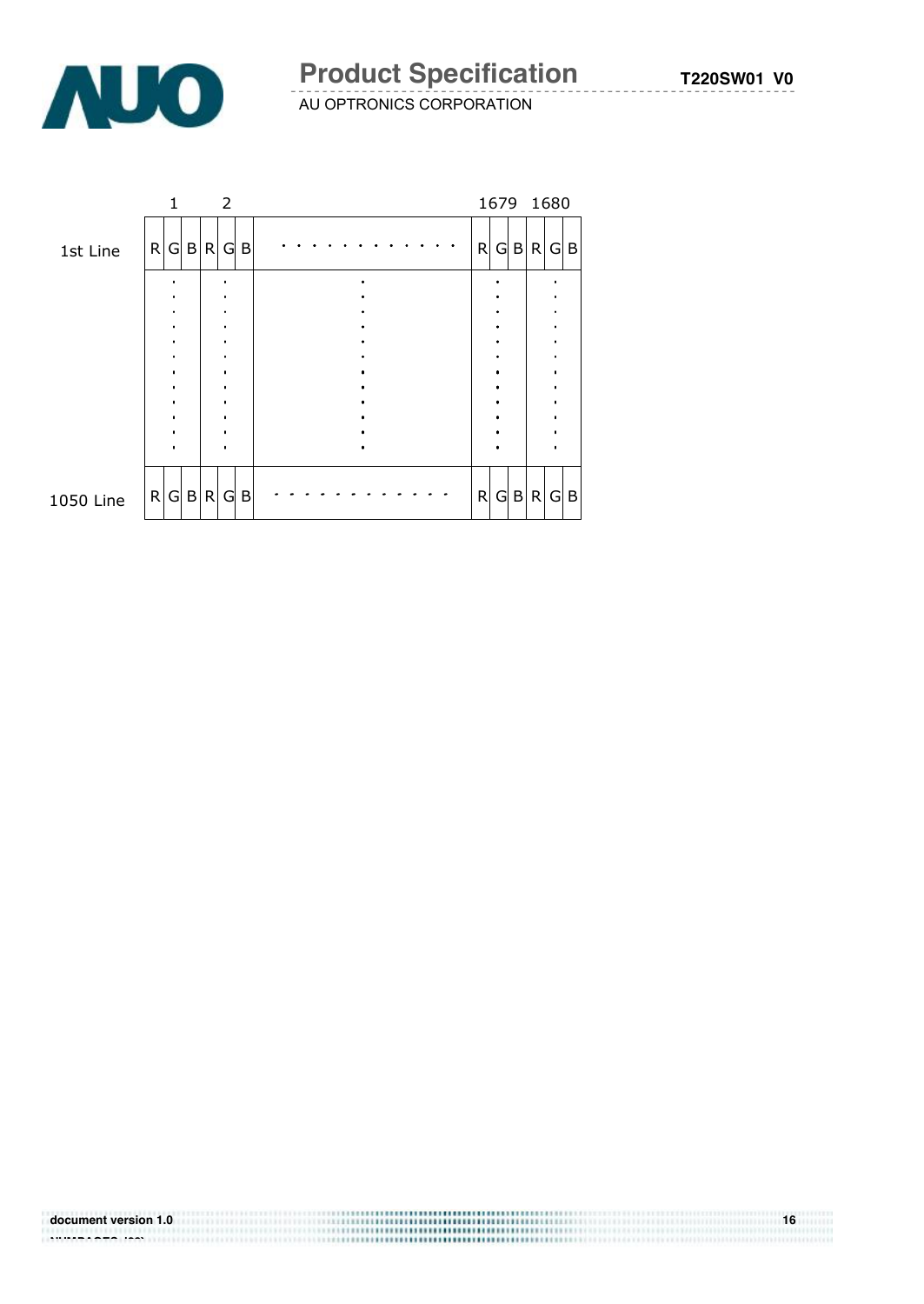

### **6.2 The Input Data Format**



**Note1:** Normally, DE, VS, HS on EVEN channel are not used. **Note2:** 8-bits signal input. **Note3:** L:NS alike H:Thine alike

**document version 1.0 17 NUMPAGES |29}**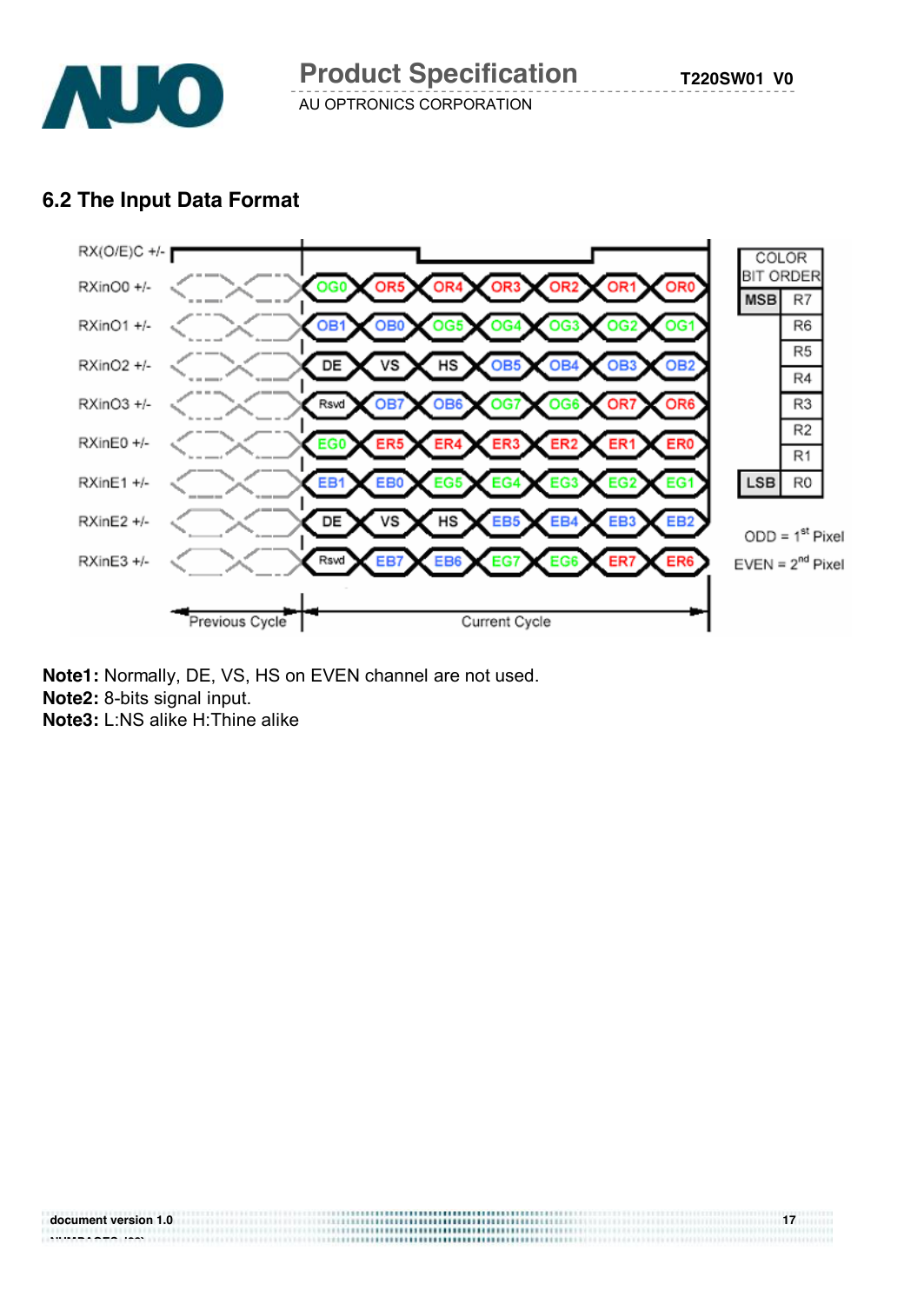

### **6.3 Signal Description**

The module using a pair of LVDS receiver SN75LVDS82(Texas Instruments) or compatible. LVDS is a differential signal technology for LCD interface and high speed data transfer device. Transmitter shall be SN75LVDS83(negative edge sampling) or compatible**.** The first LVDS port(RxOxxx) transmits odd pixels while the second LVDS port(RxExxx) transmits even pixels.

|                | <b>PIN # SIGNAL NAME</b> | <b>DESCRIPTION</b>                                                       |
|----------------|--------------------------|--------------------------------------------------------------------------|
| 1              | RxOIN0-                  | Negative LVDS differential data input (Odd data)                         |
| $\overline{2}$ | RxOIN0+                  | Positive LVDS differential data input (Odd data)                         |
| 3              | RxOIN1-                  | Negative LVDS differential data input (Odd data)                         |
| 4              | RxOIN1+                  | Positive LVDS differential data input (Odd data)                         |
| 5              | RxOIN2-                  | Negative LVDS differential data input (Odd data, H-Sync, V-Sync, DSPTMG) |
| 6              | RxOIN2+                  | Positive LVDS differential data input (Odd data, H-Sync, V-Sync, DSPTMG) |
| 7              | <b>GND</b>               | Power Ground                                                             |
| 8              | RxOCLKIN-                | Negative LVDS differential clock input (Odd clock)                       |
| 9              | RxOCLKIN+                | Positive LVDS differential clock input (Odd clock)                       |
| 10             | RxOIN3-                  | Negative LVDS differential data input (Odd data)                         |
| 11             | RxOIN3+                  | Positive LVDS differential data input (Odd data)                         |
| 12             | RxEIN0-                  | Negative LVDS differential data input (Even data)                        |
| 13             | RxEIN0+                  | Positive LVDS differential data input (Even data)                        |
| 14             | <b>GND</b>               | Power Ground                                                             |
| 15             | RxEIN1-                  | Positive LVDS differential data input (Even data)                        |
| 16             | RxEIN1+                  | Negative LVDS differential data input (Even data)                        |
| 17             | <b>GND</b>               | Power Ground                                                             |
| 18             | RxEIN2-                  | Negative LVDS differential data input (Even data)                        |
| 19             | RxEIN2+                  | Positive LVDS differential data input (Even data)                        |
| 20             | RxECLKIN-                | Negative LVDS differential clock input (Even clock)                      |
| 21             | RxECLKIN+                | Positive LVDS differential clock input (Even clock)                      |
| 22             | RxEIN3-                  | Negative LVDS differential data input (Even data)                        |
| 23             | RxEIN3+                  | Positive LVDS differential data input (Even data)                        |
| 24             | <b>GND</b>               | Power Ground                                                             |
| 25             | <b>NC</b>                | No contact (For AUO test only)                                           |
| 26             | <b>NC</b>                | No contact (For AUO test only)                                           |
| 27             | <b>NC</b>                | No contact (For AUO test only)                                           |
| 28             | <b>VCC</b>               | +5.0V Power Supply                                                       |
| 29             | <b>VCC</b>               | +5.0V Power Supply                                                       |
| 30             | <b>VCC</b>               | +5.0V Power Supply                                                       |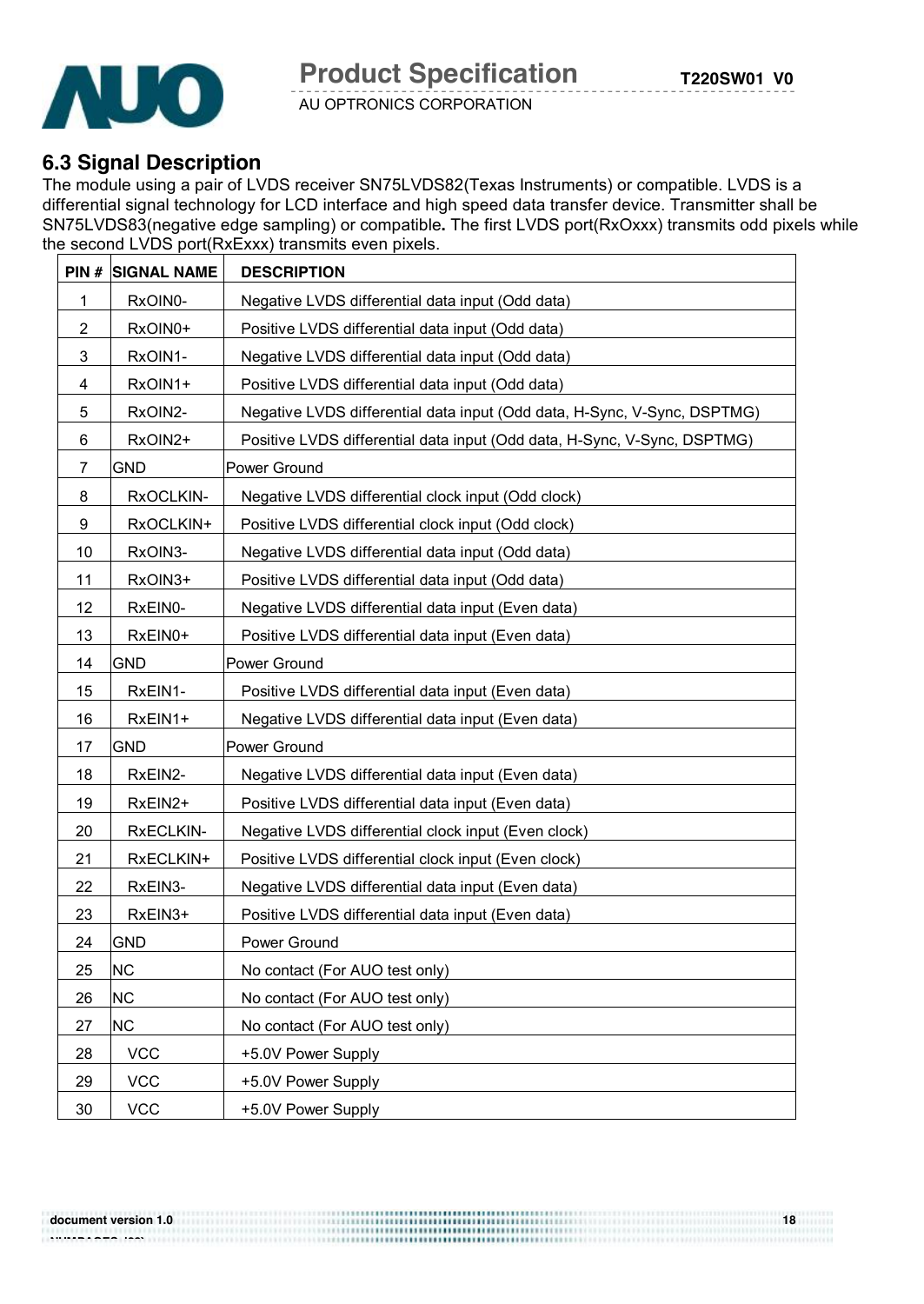

#### Note1: Start from left side



Note2: Input signals of odd and even clock shall be the same timing. Note3: Please follow PSWG.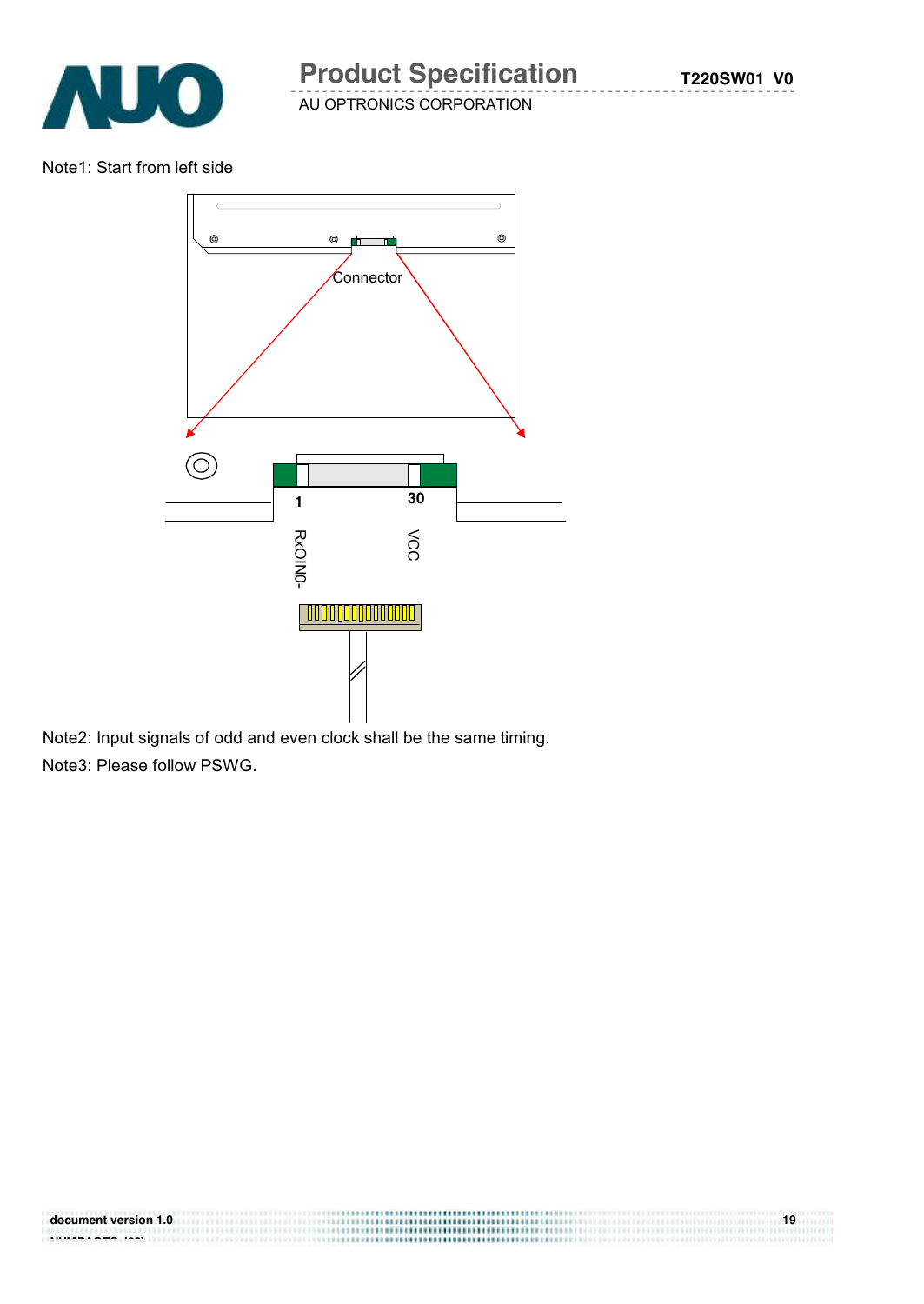

### **6.4 Interface Timing**

#### **6.4.1 Timing Characteristics**

| <b>Signal</b>         | <b>Item</b>     | Symbol                   | Min   | <b>Typ</b> | Max   | Unit        |
|-----------------------|-----------------|--------------------------|-------|------------|-------|-------------|
|                       | Period          | Tv                       | 1058  | 1066       | 2048  | Th          |
| Vertical              | Active          | Tdisp(v)                 | 1050  | 1050       | 1050  | Th          |
| Section               | <b>Blanking</b> | $Tbp(v) + Tfp(v) + PWvs$ | 8     | 16         | 998   | Th          |
| Horizontal<br>Section | Period          | Th                       | 880   | 1128       | 2048  | Tclk        |
|                       | Active          | Tdisp(h)                 | 840   | 840        | 840   | Tclk        |
|                       | <b>Blanking</b> | $Tbp(h)+Tfp(h)+PWhs$     | 40    | 288        | 1208  | <b>Tclk</b> |
| Clock                 | Period          | Tclk                     | 11.76 | 13.86      | 16.67 | ns          |
|                       | Frequency       | Freq.                    | 60    | 72.1       | 85    | <b>MHz</b>  |
| <b>Frame Rate</b>     | Frequency       | 1/Tv                     | 50    | 60         | 75    | Hz          |

Note : DE mode only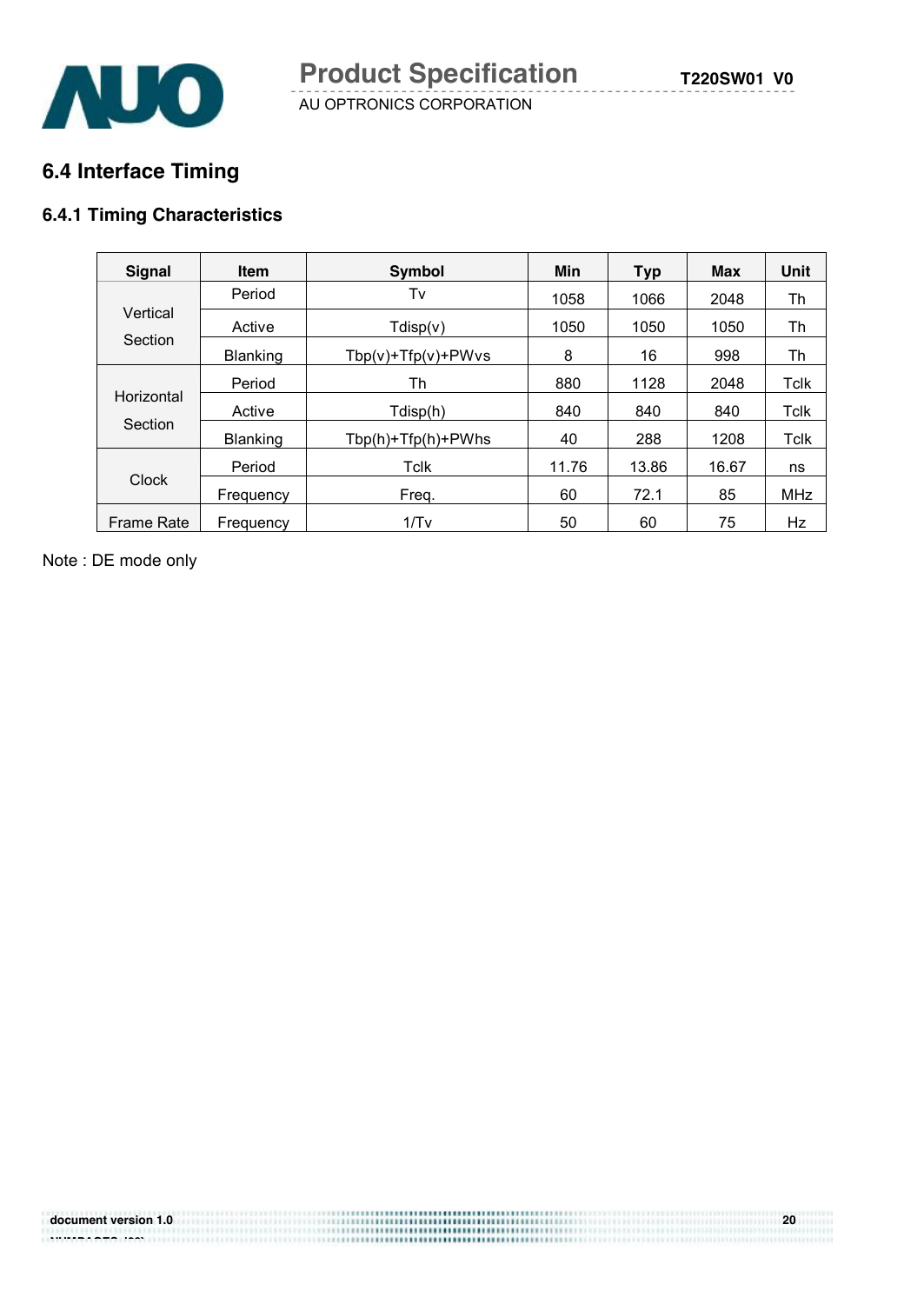

#### **6.4.2 Timing Diagram**

**NUMPAGES |29}**



**document version 1.0 21**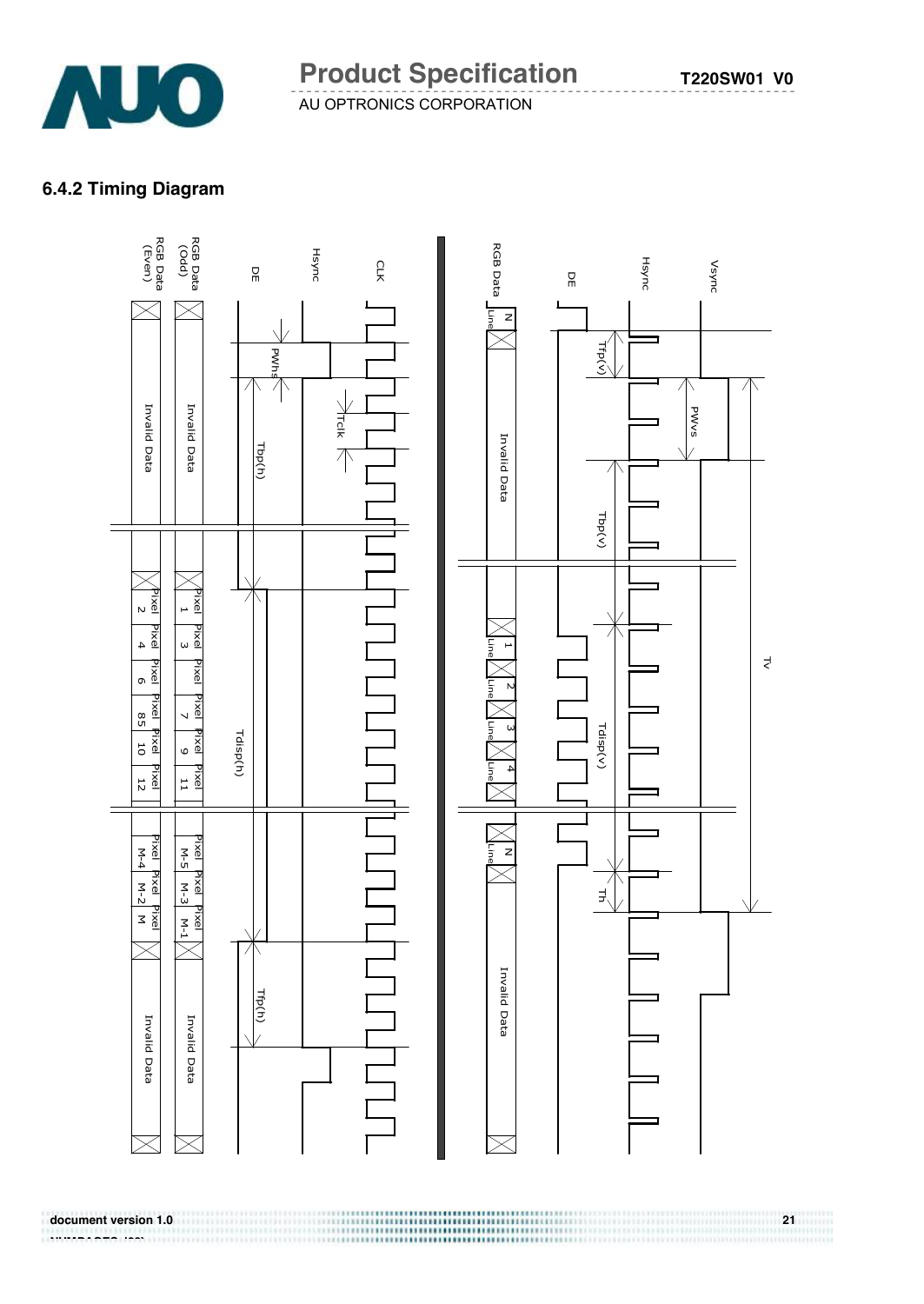

### **6.5 Power ON/OFF Sequence**

VDD power and lamp on/off sequence is as follows. Interface signals are also shown in the chart. Signals from any system shall be Hi-Z state or low level when VDD is off.



#### **Power Sequence Timing**

| <b>Parameter</b> |      | <b>Value</b> | <b>Unit</b> |      |  |  |
|------------------|------|--------------|-------------|------|--|--|
|                  | Min. | Typ.         | Max.        |      |  |  |
| T1               | 0.5  | -            | 10          | [ms] |  |  |
| T <sub>2</sub>   | 0    | 40           | 50          | [ms] |  |  |
| T <sub>3</sub>   | 200  | -            | -           | [ms] |  |  |
| T <sub>4</sub>   | 200  | -            | ۰.          | [ms] |  |  |
| T <sub>5</sub>   | 0.5  | 16           | 50          | [ms] |  |  |
| T <sub>6</sub>   | ۰    | -            | 100         | [ms] |  |  |
| T7               | 1000 |              | ۰           | [ms] |  |  |

# **7. Connector & Pin Assignment**

**NUMPAGES |29}**

Physical interface is described as for the connector on module.These connectors are capable of accommodating the following signals and will be following components.

**document version 1.0 22**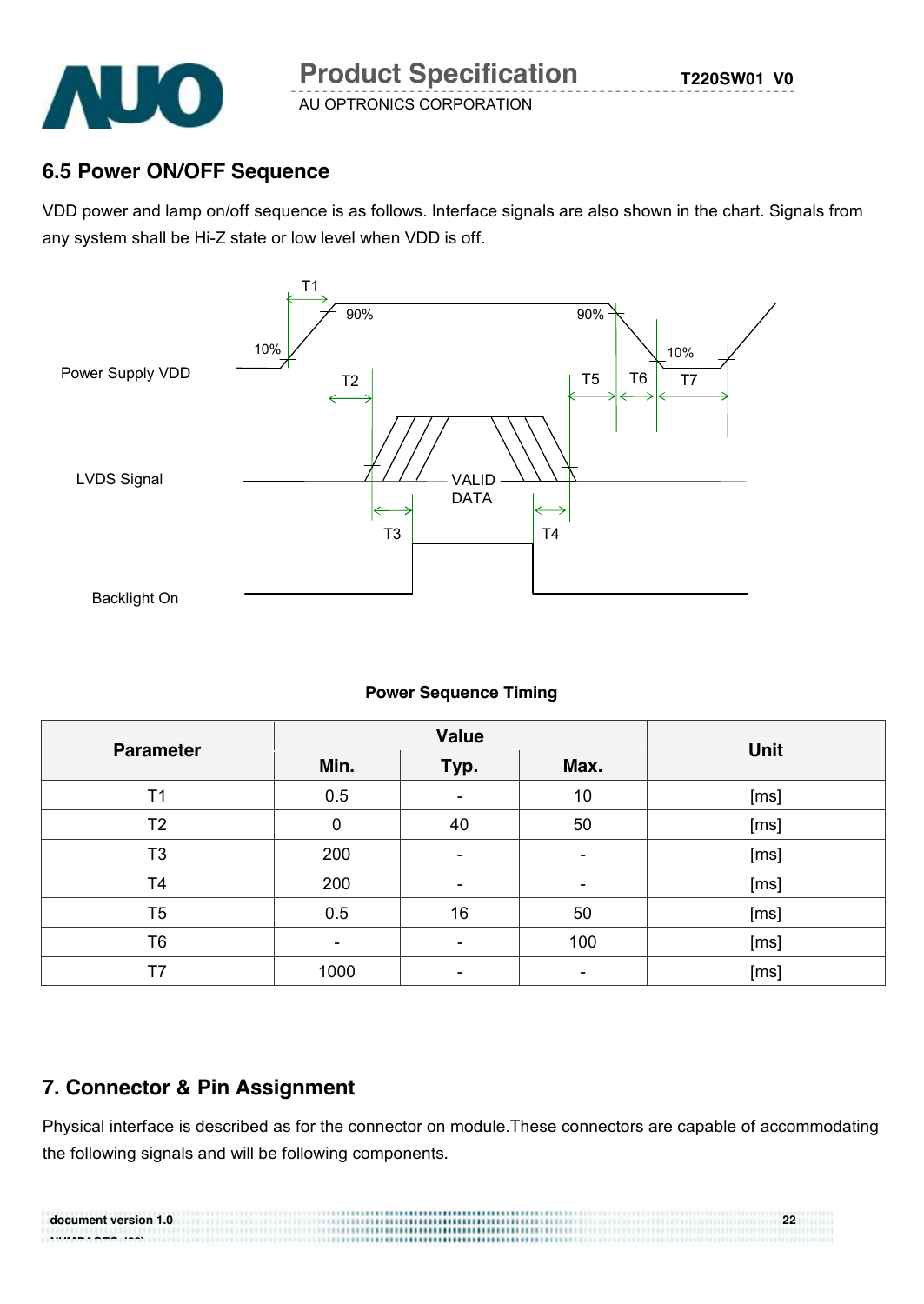

# **7.1 TFT LCD Module**

#### **7.1.1 Connector**

| Connector Name / Designation      | Interface Connector / Interface card    |
|-----------------------------------|-----------------------------------------|
| Manufacturer                      | LVDS: HIROSE/ JAE or compatible         |
| <b>Type Part Number</b>           | LVDS: MDF76URW-30S-1H/FI-XB30SSRL-HF16  |
| <b>Mating Housing Part Number</b> | FI-X30S-H (Unlocked Type) or equivalent |

#### **7.1.2 Pin Assignment**

| Pin#            | <b>Signal Name</b> | Pin#            | <b>Signal Name</b> |
|-----------------|--------------------|-----------------|--------------------|
| 1               | RxOIN0-            | 2               | RxOIN0+            |
| 3               | RxOIN1-            | $\overline{4}$  | RxOIN1+            |
| 5               | RxOIN2-            | 6               | RxOIN2+            |
| $\overline{7}$  | <b>GND</b>         | 8               | RxOCLKIN-          |
| 9               | RxOCLKIN+          | 10              | RxOIN3-            |
| 11              | RxOIN3+            | 12 <sub>2</sub> | RxEIN0-            |
| 13              | RxEIN0+            | 14              | <b>GND</b>         |
| 15 <sub>2</sub> | RxEIN1-            | 16              | RxEIN1+            |
| 17              | <b>GND</b>         | 18              | RxEIN2-            |
| 19              | RxEIN2+            | 20              | <b>RXECLKIN-</b>   |
| 21              | RxECLKIN+          | 22              | RxEIN3-            |
| 23              | RxEIN3+            | 24              | <b>GND</b>         |
| 25              | <b>NC</b>          | 26              | <b>NC</b>          |
| 27              | <b>LVDS Format</b> | 28              | <b>VCC</b>         |
| 29              | <b>VCC</b>         | 30              | <b>VCC</b>         |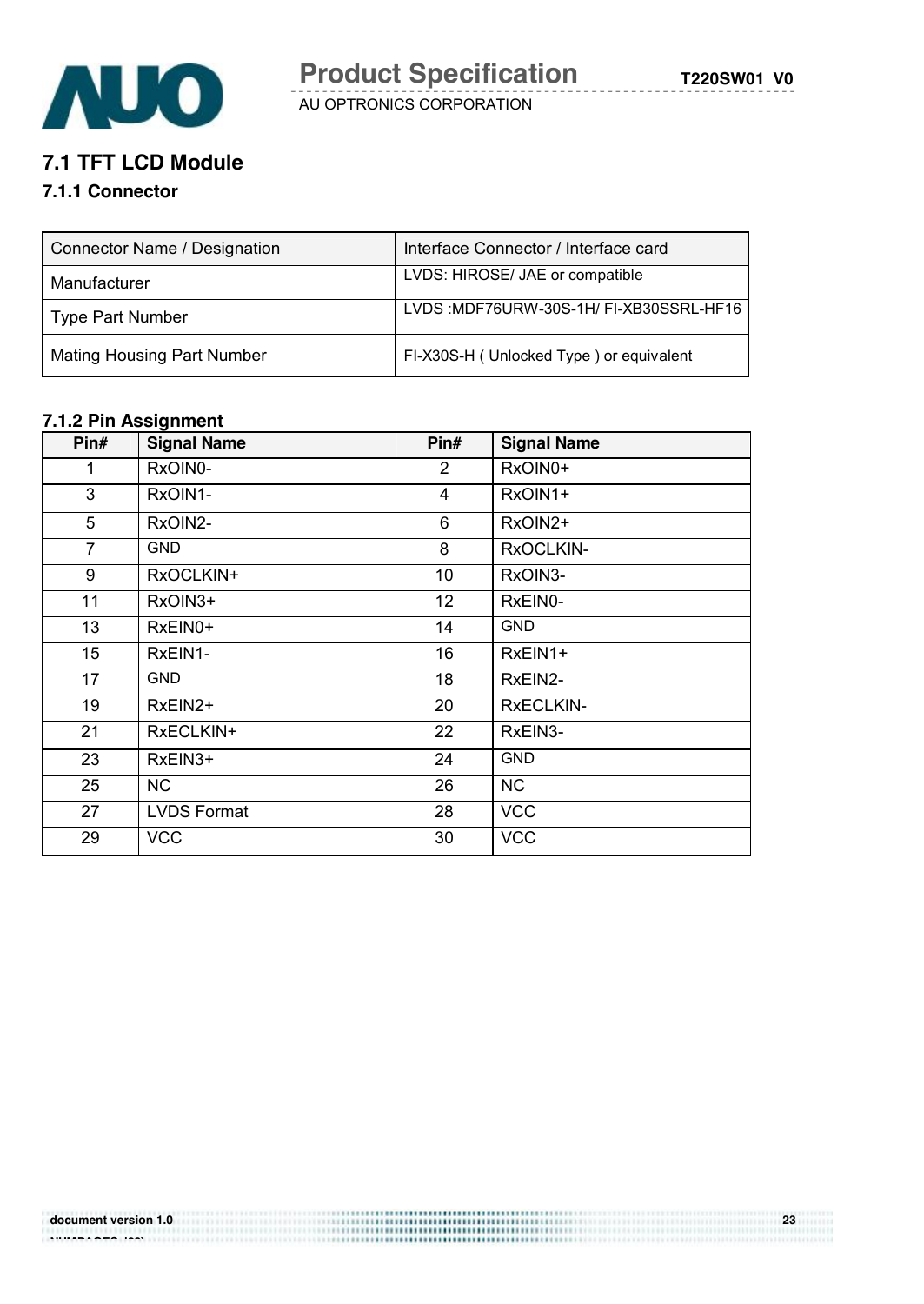

### **7.2 Backlight Unit**

Physical interface is described as for the connector on module. These connectors are capable of accommodating the following signals and will be following components.

| Connector Name / Designation | Lamp Connector / Backlight lamp |
|------------------------------|---------------------------------|
| Manufacturer                 | YEONHO or compatible            |
| Type Part Number             | 35001HS-02L                     |
| Mating Type Part Number      | 35001WR-02L or SM02B-BHSS-1-TB  |

#### **7.2.1 Signal for Lamp connector**

|       | Connector No.   | Pin No. | Input            | Color        | <b>Function</b>       |
|-------|-----------------|---------|------------------|--------------|-----------------------|
| Upper | CN1             |         | Hot1             | Sky Blue     | High Voltage (Lamp 1) |
|       |                 |         | Cold1            | <b>Black</b> | Low Voltage (Lamp 1)  |
|       | CN <sub>2</sub> |         | Hot <sub>2</sub> | Pink         | High Voltage (Lamp 2) |
|       |                 |         | Cold2            | White        | Low Voltage (Lamp 2)  |

|       | Connector No. | Pin No. | Input             | Color        | <b>Function</b>       |
|-------|---------------|---------|-------------------|--------------|-----------------------|
| Lower | CN3           |         | Hot1              | Sky Blue     | High Voltage (Lamp 3) |
|       |               |         | Cold1             | <b>Black</b> | Low Voltage (Lamp 3)  |
|       |               |         | Hot <sub>2</sub>  | Pink         | High Voltage (Lamp 4) |
|       | CN4           |         | Cold <sub>2</sub> | White        | Low Voltage (Lamp 4)  |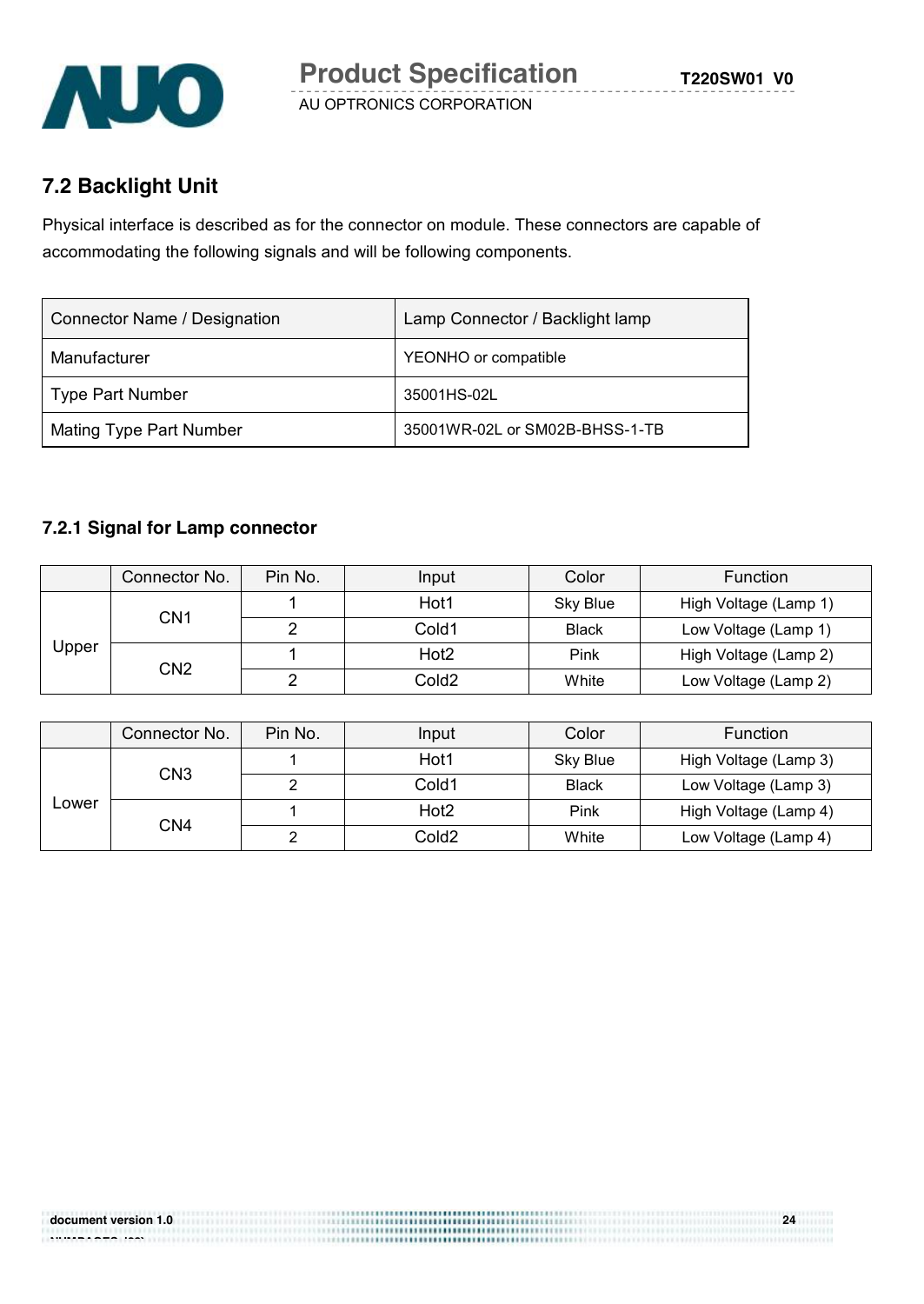

### **8. Reliability Test**

Environment test conditions are listed as following table.

| <b>Items</b>                             | <b>Required Condition</b>                                                                                                      | <b>Note</b>    |
|------------------------------------------|--------------------------------------------------------------------------------------------------------------------------------|----------------|
| Temperature Humidity Bias (THB)          | Ta= $50^{\circ}$ C, 80%RH, 300 hours                                                                                           |                |
| High Temperature Operation (HTO)         | Ta= $50^{\circ}$ C, 300 hours                                                                                                  |                |
| Low Temperature Operation (LTO)          | Ta= $0^{\circ}$ C, 300 hours                                                                                                   |                |
| High Temperature Storage (HTS)           | Ta= $60^{\circ}$ C, 300 hours                                                                                                  |                |
| Low Temperature Storage (LTS)            | Ta= $-20^{\circ}$ C, 300 hours                                                                                                 |                |
| <b>Vibration Test</b><br>(Non-operation) | Acceleration: 1.5 G<br>Wave: Random<br>Frequency: 10 - 200 - 10 Hz<br>Sweep: 30 Minutes each Axis (X, Y, Z)                    |                |
| <b>Shock Test</b><br>(Non-operation)     | Acceleration: 50 G<br>Wave: Half-sine<br>Active Time: 20 ms<br>Direction: $\pm X$ , $\pm Y$ , $\pm Z$ (one time for each Axis) |                |
| Drop Test                                | Height: 60 cm, package test                                                                                                    |                |
| Thermal Shock Test (TST)                 | $-20^{\circ}$ C/30min, 60 $^{\circ}$ C/30min, 100 cycles                                                                       | 1              |
| On/Off Test                              | On/10sec, Off/10sec, 30,000 cycles                                                                                             |                |
|                                          | Contact Discharge: $\pm$ 8KV, 150pF(330 $\Omega$ ) 1sec,<br>8 points, 25 times/ point.                                         | $\overline{2}$ |
| ESD (ElectroStatic Discharge)            | Air Discharge: $\pm$ 15KV, 150pF(330 $\Omega$ ) 1sec<br>8 points, 25 times/ point.                                             |                |
| <b>Altitude Test</b>                     | Operation: 10,000 ft<br>Non-Operation: 30,000 ft                                                                               |                |

- Note 1: The TFT-LCD module will not sustain damage after being subjected to 100 cycles of rapid temperature change. A cycle of rapid temperature change consists of varying the temperature from -20℃ to 60°C, and back again. Power is not applied during the test. After temperature cycling, the unit is placed in normal room ambient for at least 4 hours before power on.
- Note 2: According to EN61000-4-2 , ESD class B: Some performance degradation allowed. No data lost. Self-recoverable. No hardware failures.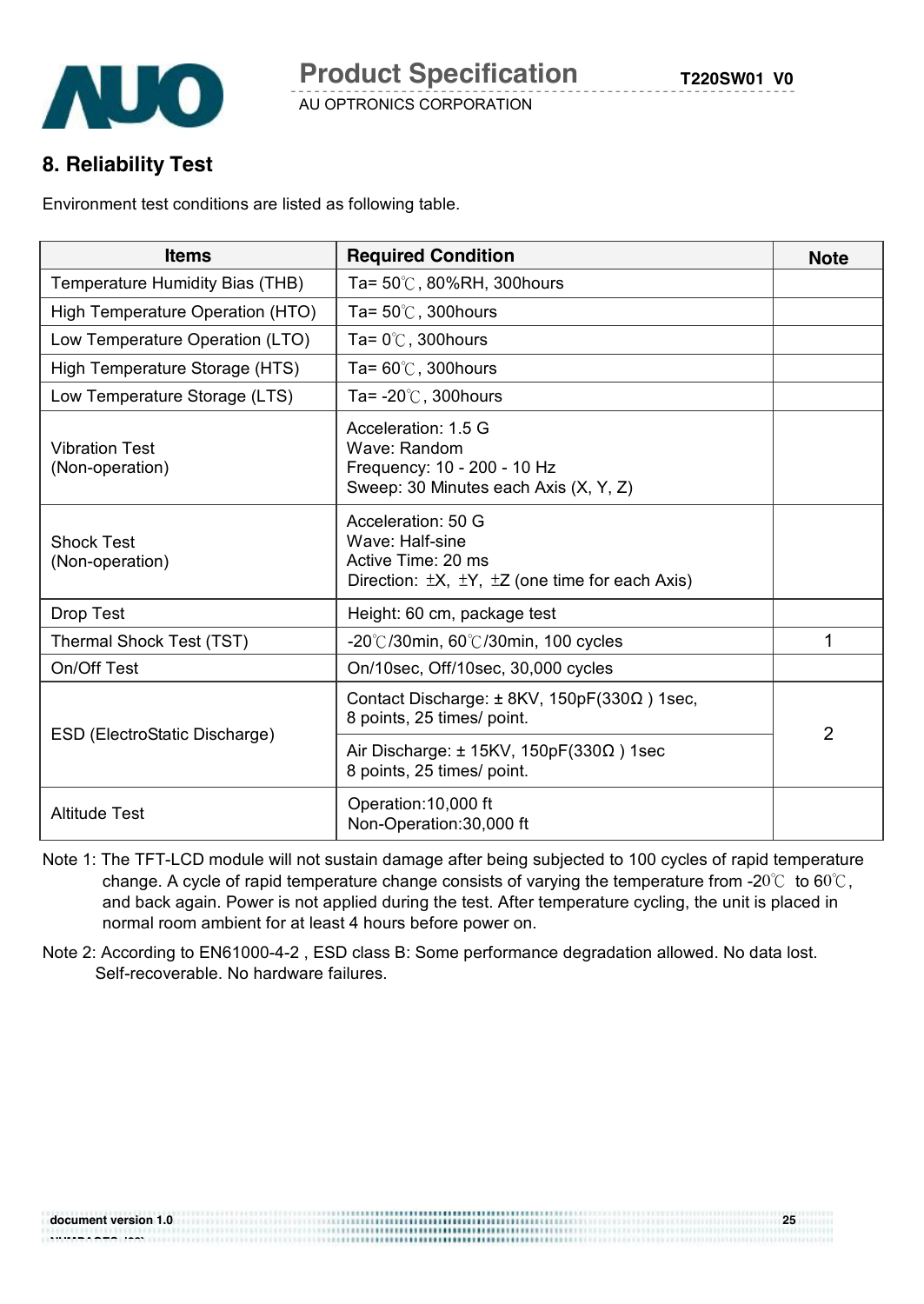

**document version 1.0** 26<br> **and 26** *and 26* **<b>***and 27 and 28 and 28 and 28 and 28 and 28 and 28***</del> <b>***and 28 and 29 and 29* 

### **9. Shipping Label**

**NUMPAGES |29}**

The shipping label format is shown as below.

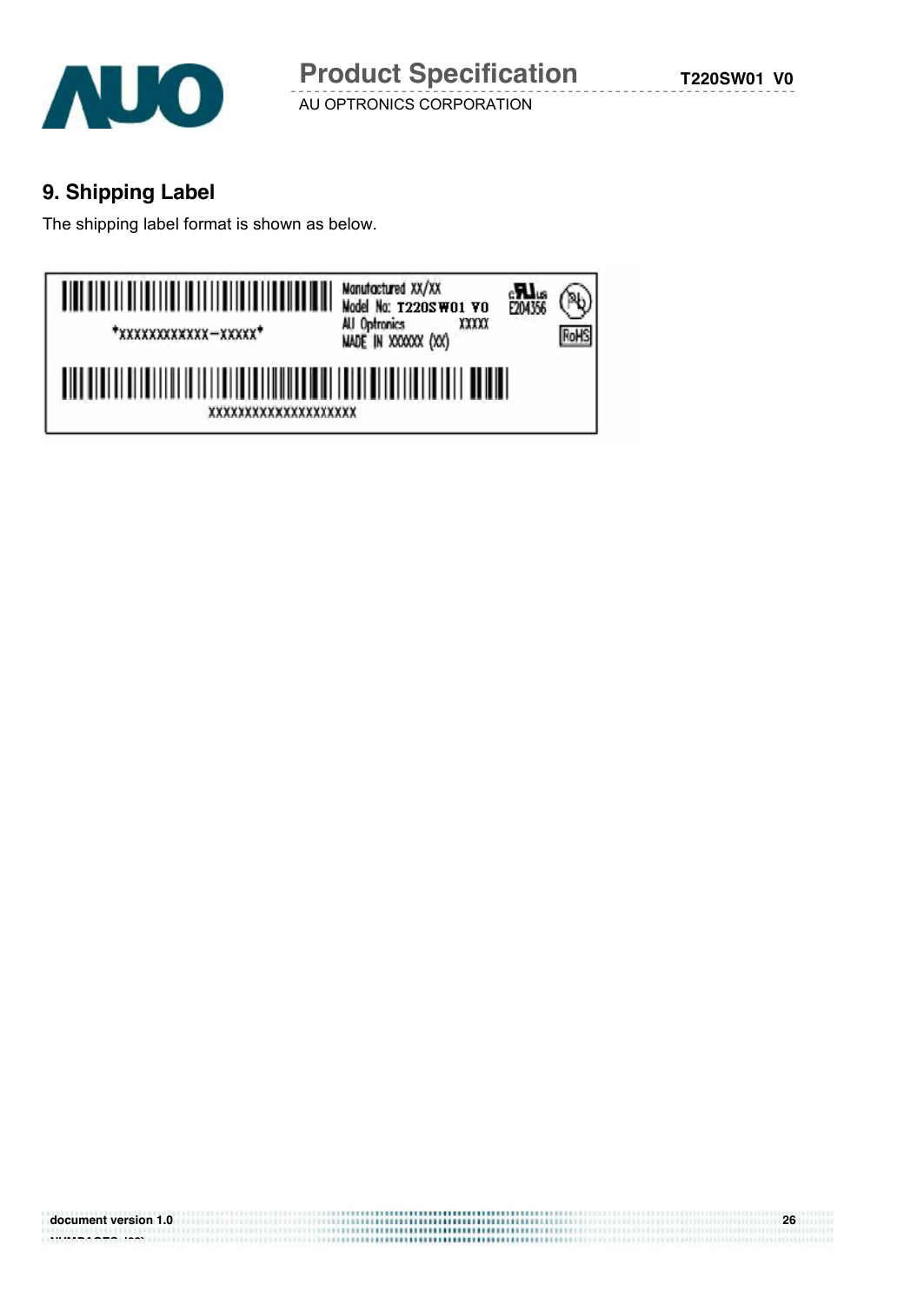

**NUMPAGES |29}**

AU OPTRONICS CORPORATION

# **10. Mechanical Characteristics**



**document version 1.0 27**